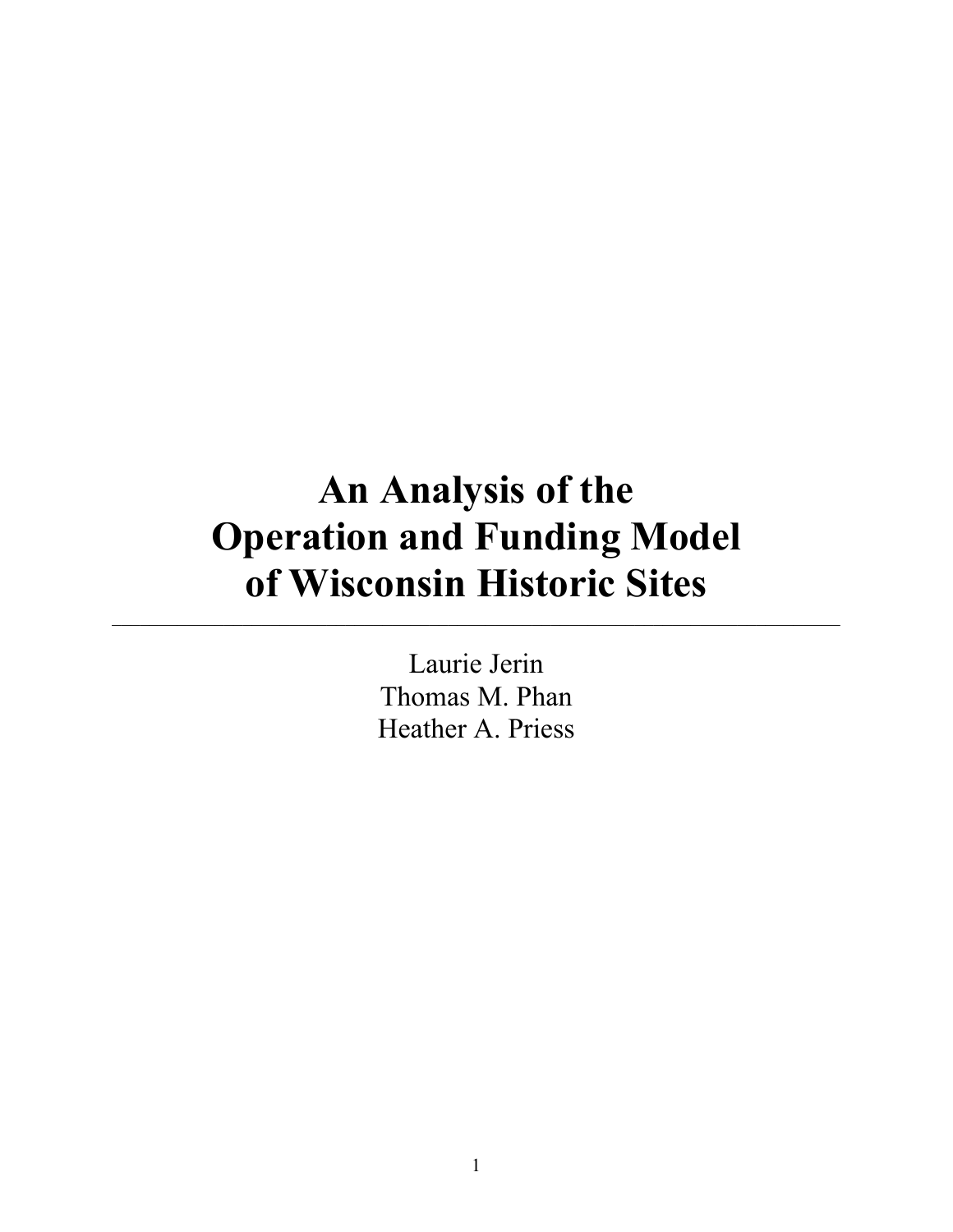## **Executive Summary**

Because of recent trends in declining attendance, increasing seasonal labor costs, and a fluctuating revenue stream, the State of Wisconsin's Historical Society's Historic Sites Division commissioned this study in order to address concerns of deficits. A quick look at the historic site's financial picture last year revealed the following:

- $\blacksquare$  Total revenue = \$2,959,757
- Total expenditure =  $$3,220,065$
- Deficit =  $$260,308$
- **•** Approximately 9 percent operating deficit

Our study found it desirable for the state to provide sufficient funds to cover historic sites' costs since we categorized the sites as a "public good." The budget category that left most doubt as to the proper funding responsibility was maintenance. If a portion of maintenance expenditures are used to maintain the historical sites, this spending can be characterized as "public." Running several simulation models we found a surplus of GPR with our percentage breakdown and a deficit when excluding maintenance cost.

We also investigated whether program revenues were adequate to cover those cost we categorized as "private" goods. Our analysis showed a deficit of approximately \$530,000. When we removed maintenance as a "private" cost, our data still indicated a deficit of approximately \$209,000.

Concluding that a deficit would occur no matter how maintenance costs were viewed, we decided to look at attendance to determine whether the decline had any effect on program revenue. Our results concluded that although admission pricing may be a factor in attendance decline, there was not sufficient evidence to attribute the decline in attendance solely to fee pricing. To help with the analysis we looked at two other states, Minnesota and Ohio, to see whether Wisconsin could benefit from adopting any of the practices of these states.

We found a number of mechanisms used by the states to cut program cost and increase revenues:

- Centralize collections care
- Develop volunteer management network
- **Look** for alternative funding sources including private donations
- Investigate possibility of parking fee
- **Increase community collaboration and promotion**

## *Special Cases: Villa Louis and Stonefield Village*

Villa Louis and Stonefield Village merit special consideration. Villa Louis experiences a GPR deficit no matter what simulation we run. Concurrently it also shows a surplus in program revenues (PRO) no matter how we integrate maintenance cost. In addition it has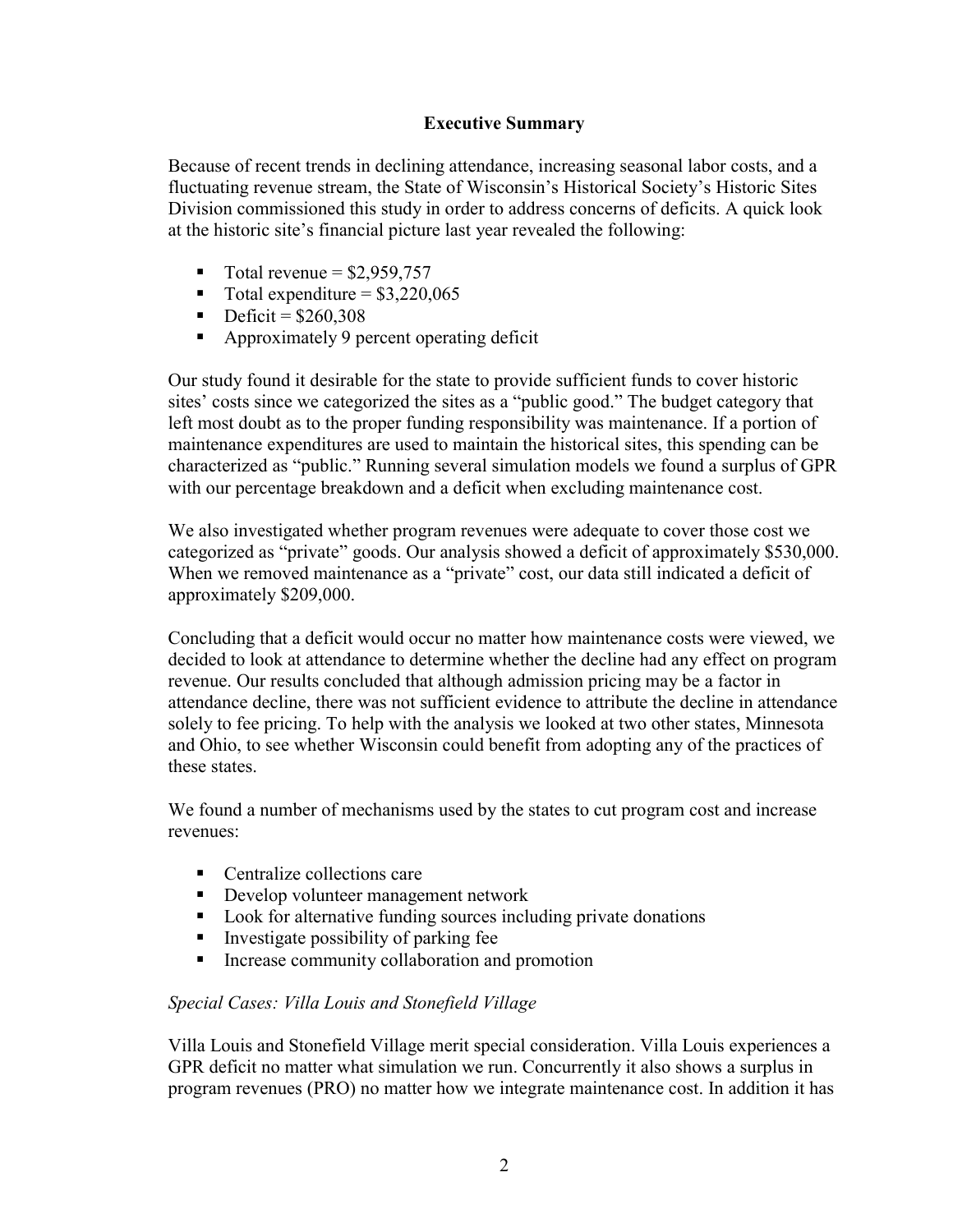steadiest attendance. Villa Louis is also the only site that is accredited by the American Association for Museums.

Conversely, Stonefield Village suffers from both a GPR and PRO deficit and is experiencing one of the highest attendance declines. We recommend additional analysis.

We understand that each site is unique. Nonetheless, we believe the analysis provided in this report may prove useful to the Historical Society when discussing operation-funding categories for each site. In the case of Villa Louis, there may be reason to pursue additional state funding.

Similarly, this analysis provides some evidence that further attention may need to be paid to Stonefield Village to determine what factors may be contributing to its deficit problems. Certainly, arguments for additional state funding may be discussed but other factors described in this report should also be considered: declining attendance, pricing mechanisms, and cost-saving techniques.

#### *Recommendations*

- 1. Reevaluate maintenance budget category to help define funding responsibilities clearly and determine which maintenance expenses should be paid for by the state and which portion of maintenance cost should be paid for through program revenues. Possibly create two new budget categories, one for GPR funding and one for PRO funding.
- 2. Estimate cost of additional expenditures that may be needed to make historic sites eligible to be accredited by the American Association of Museums
- 3. Look at redefining interpretation programs to develop an argument for state funding. Review state statutes and charge
- 4. Develop a legislative strategy
- 5. Investigate factors that may be contributing to attendance decline.
- 6. Consult other states to develop a pricing mechanism that would accurately reflect visitor willingness to pay
- 7. Look at other states for ideas in cost savings:
	- Centralization of collections care
	- Development of management volunteer network
	- Finding alternative funding sources
	- Collaboration opportunities
	- Awareness and promotion opportunities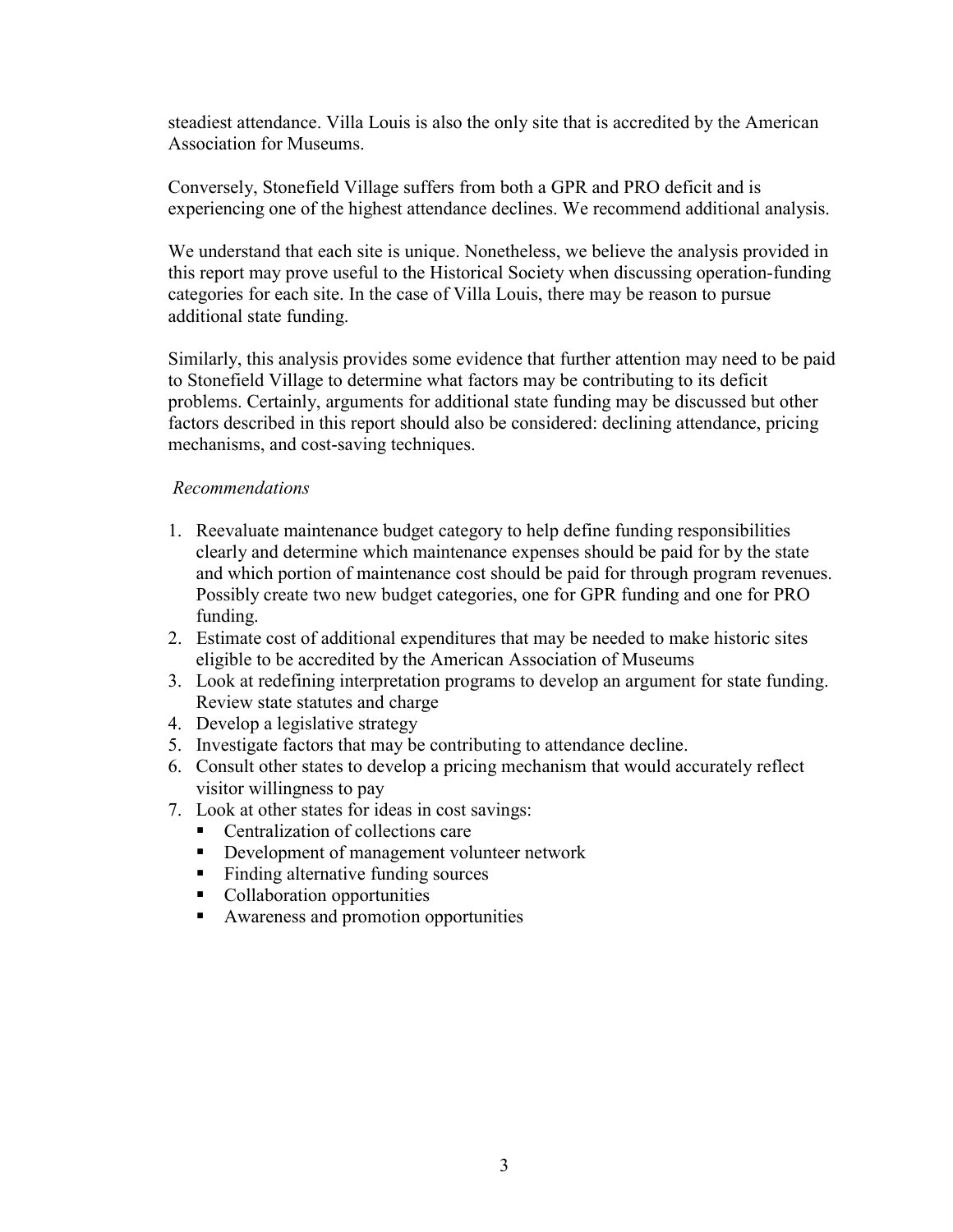## **An Analysis of the Operation and Funding Model of Wisconsin Historic Sites**

by

Laurie Jerin, Thomas M. Phan, and Heather A. Priess

The Historic Sites Division of the State Historical Society of Wisconsin operates eight sites throughout the state. The division is responsible for preserving historic buildings **1** sites throughout the state. The division is responsible for preserving historic buildings at each site and providing interpretive programs designed to inform and entertain site visitors about Wisconsin's history.

The operation budget of these historic sites comes from three sources; annual state appropriations from the General Fund (referred to as GPR revenue), program revenues (PRO) from admission fees and auxiliary sales, and outside sources such as private donations, which we refer to as segregated funds (SEG). The majority of funding comes from GPR and PRO dollars with a small percentage coming from private donations. The majority of SEG funds go to one site, Madeline Island.

Rising costs in seasonal labor, recent trends in decreasing visitor attendance, and fluctuations in revenue streams have led to concerns within the Historical Society about the long-run financial viability of the Historic Sites program. Concerns regarding deficits and inconsistent revenue streams led the Historic Site staff to commission this study. This analysis focuses on three areas:

- 1. In an effort to help the Historical Society ascertain appropriate funding categories for budget consideration, this report classifies budget categories as public or private goods in order to help determine which share of the Historic Site's budget should be financed with public funds and which share should be financed through admission fees and auxiliary sales.
- 2. This analysis takes a brief look at attendance to determine what effects it may have on revenue streams and what effects admission pricing may have on attendance.
- 3. Examine the organizational structure and funding of Historic Sites programs in two nearby states in order to determine whether the operation of these programs offers useful lessons for the Historic Sites Division.

#### **Historic Background**

The mission of the State Historical Society of Wisconsin is "to make the past live for Wisconsin's citizens and others because knowing the past helps us understand the present and prepare for the future."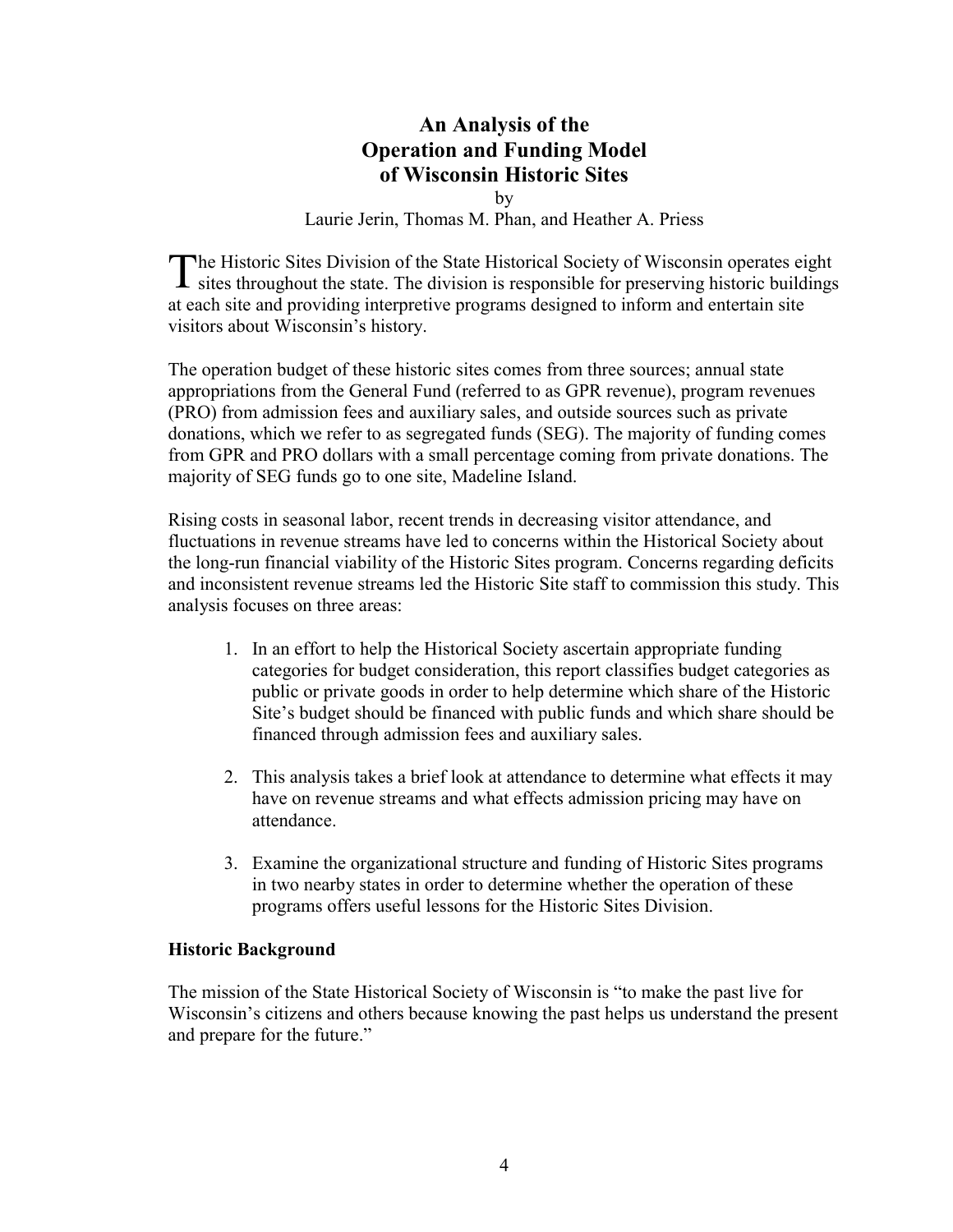The Historical Society was founded in 1846. A century later, in 1949, it became a state agency. The Historical Society occupies a unique place in state government, given that it is both an agency of the state of Wisconsin and a membership organization.

Because of this dual nature, the Historical Society has to make budget estimates that reflects both its roles—as a state agency as well as a private organization. This often leads to confusion regarding the appropriate funding responsibilities for each budget category.

The Wisconsin State Historical Society has several divisions, one of which is the Division of Historic Sites.

## *Division of Historic Sites*

According to the Historical Society's *1997-1999 Biennial Report*, the Division of Historic Sites "preserves historically significant buildings and historic artifacts representing many historical themes and stories. Interpretive programs and outreach are offered at the eight sites and history centers located throughout the state. . . ." These sites provide interpretive programs, which attempt to portray people and places from different time periods in Wisconsin's past. The objective of the interpretation programs is to "recreate the aura of an age gone by" and to fulfill the mission of the Society in increasing public awareness of Wisconsin history.

The eight historic sites are

- First Capitol (Belmont)
- H.H. Bennett Studio and History Center (Wisconsin Dells)
- Madeline Island Historical Museum (La Pointe)
- Old World Wisconsin (Eagle)
- Pendarvis (Mineral Point)
- Stonefield Village (Cassville)
- Villa Louis (Prairie du Chien)
- Wade House and Wesley Jung Carriage Museum (Greenbush)

For a description of individual sites and their locations see appendix A. An additional site, Circus World Museum, is privately operated and not discussed in this analysis.

The largest site, Old World Wisconsin, has an operating budget of more than \$1.7 million, an amount equal to over half of the Historical Sites Division's total budget. In contrast, almost no funds are spent on the First Capitol site; it receives very basic maintenance care and has no site-specific staff. As shown in figure 1, the other six sites have budgets much smaller than Old World Wisconsin but similar to each other.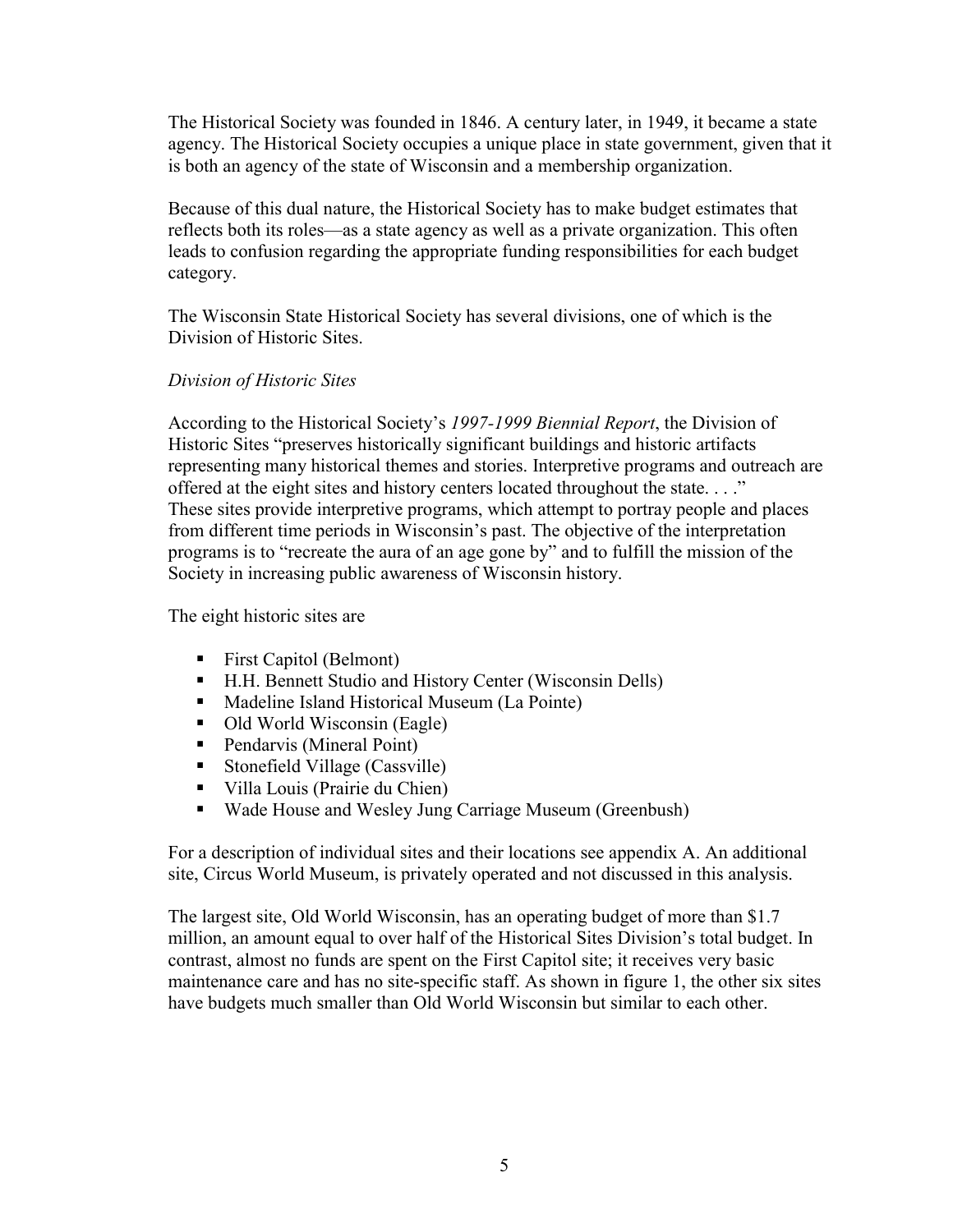



The Division of Historic Sites receives funding from three sources: 1) the state of Wisconsin; 2) earned revenue through admission fees and auxiliary sales; and 3) from outside sources given to specific sites. Dollar amounts from program revenue funds vary from year to year. State and program revenues provide the bulk of funding. A small percentage of funding comes from private donations and other sources. The majority of these funds go to one site, Madeline Island. See figure 2 for revenue breakdown of the Historic Sites Division.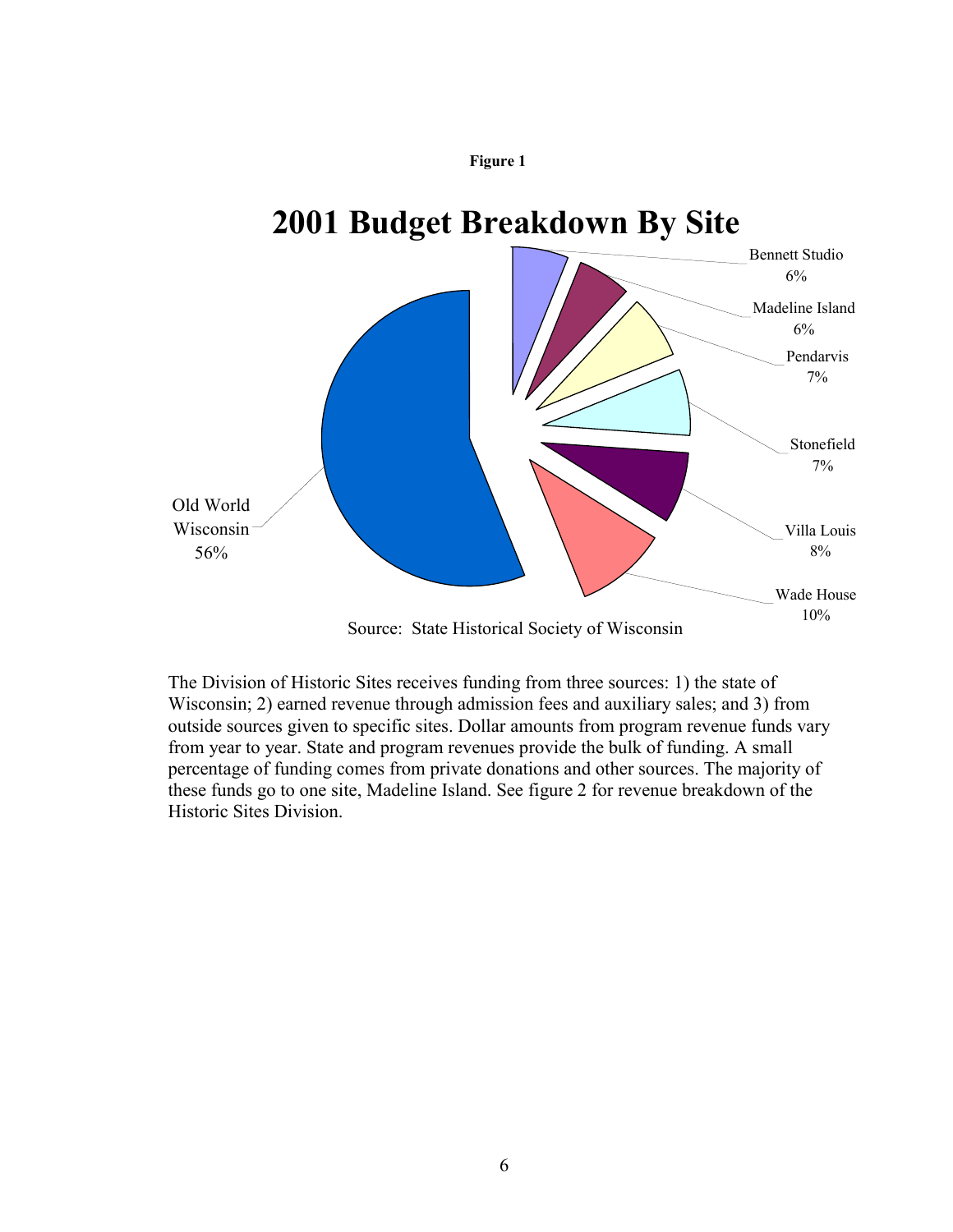



## **2001 Revenue Source for H istoric Sites**

Source: State Historical Society of W isconsin

The Division of Historic Sites estimates that in the fiscal year 2001, approximately 42 percent of funding will come from State GPR dollars, 48 percent from PRO dollars, and 10 percent from SEG (See figure 2.) In addition, the Sites Division takes 5 percent of earned revenue from each site annually and puts it into a "rainy day" fund.

The rainy day fund was initially developed to help individual sites facing financial difficulty in an off year to cover their deficit. The theory was that sites would not consistently need the funds but if they did they would replenish them in prosperous years. The intent of the rainy day fund was to offset single unforeseen downturns in a site's fiscal status. For example, an unusually warm summer could contribute to declining attendance at outdoor sites. Recently, however, large portions of this fund have been used annually for basic operating expenses. This is contrary to the intended purpose of the fund.

The Division of Historic Sites divides its activities into seven categories:

- Collections
- **Administration**
- **Interpretive programs**
- Visitor services
- **Museum and souvenir stores**
- **Transportation**
- **Maintenance**

Collections care refers to the basic upkeep of various historic items. Collections are maintained at each site rather than at a central location.

Administration cost refers to full-time salaries and fringe benefits for site directors and their assistants.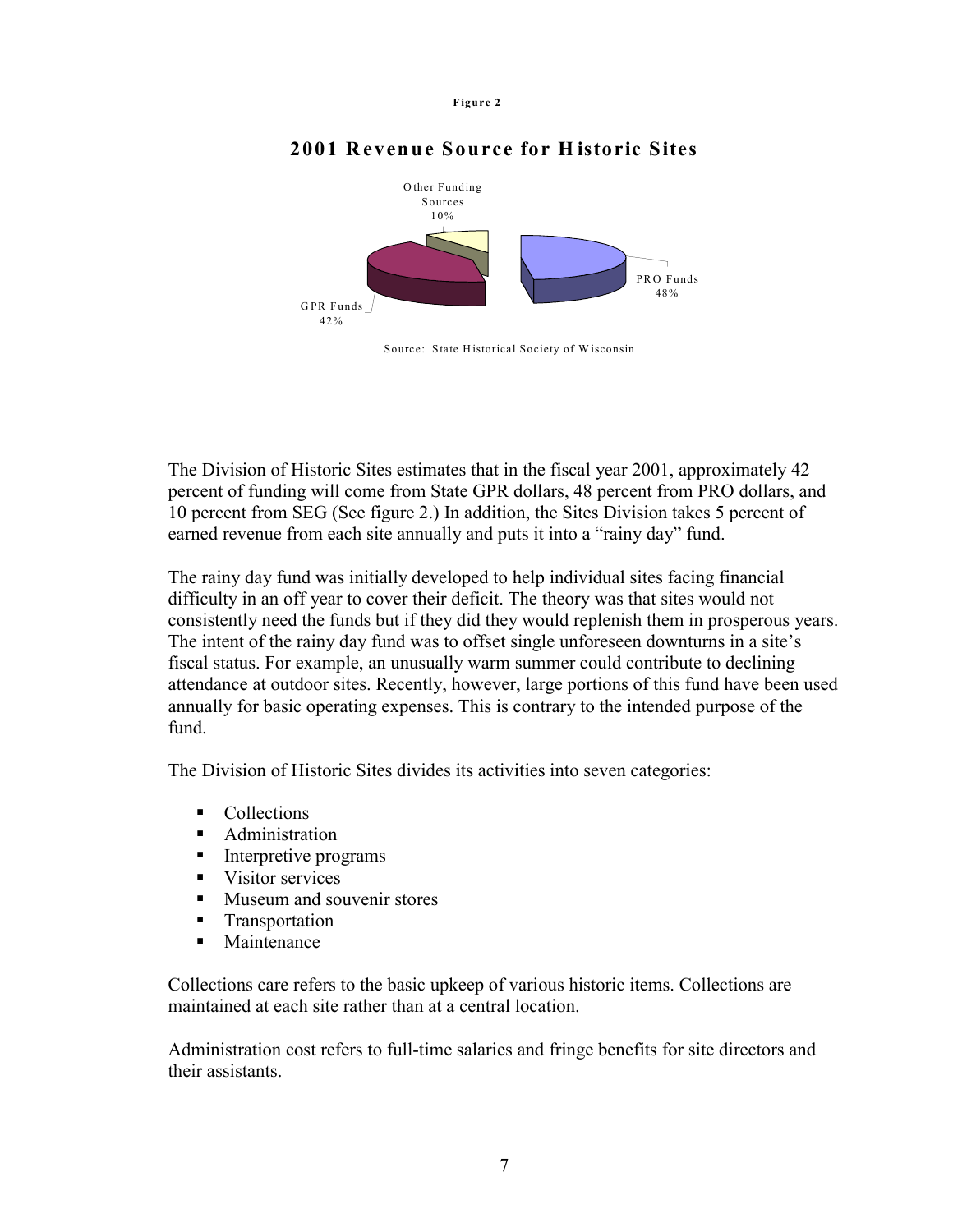Interpretive programs make up the largest operational category at most sites, representing on average 30 percent of the sites' total budgets. Interpretive programs are used to present historical information to site visitors in an entertaining way, mainly by having guides role-playing historic characters and wearing period costume.

Museum stores include sales from stores as well as restaurants.

Transportation cost refers to tram rides that are offered to enhance the sites' interpretive program.

Visitor services tend to refer to ticket selling for interpretive program participation.

Maintenance costs include both custodial activity and the long-term maintenance of sites. The Department of Administration provides funding for major building and infrastructure repairs such as new roofing or glass replacement. Figure 3 displays the Historic Site Division's budget divided among the seven operational categories and indicates the percentage of the total budget that is allocated to each site.



A number of factors in recent years have contributed to concerns regarding the financial situation and operations of the historic sites. The dependency on the rainy day fund has led to concerns of possible future deficit. As mentioned earlier, the fund was initially designed to cover unforeseen, uncontrollable circumstances that could lead to deficit.

The rainy day fund in July 1999 had a total balance of \$388,000. By July of 2000, this number dropped to \$98,000. That is a \$290,000 drop in the fund over a one-year period which may partly explain the budget deficit of the Historical Sites Division. In addition, many sites have experienced difficulties in recruiting employees to work in interpretive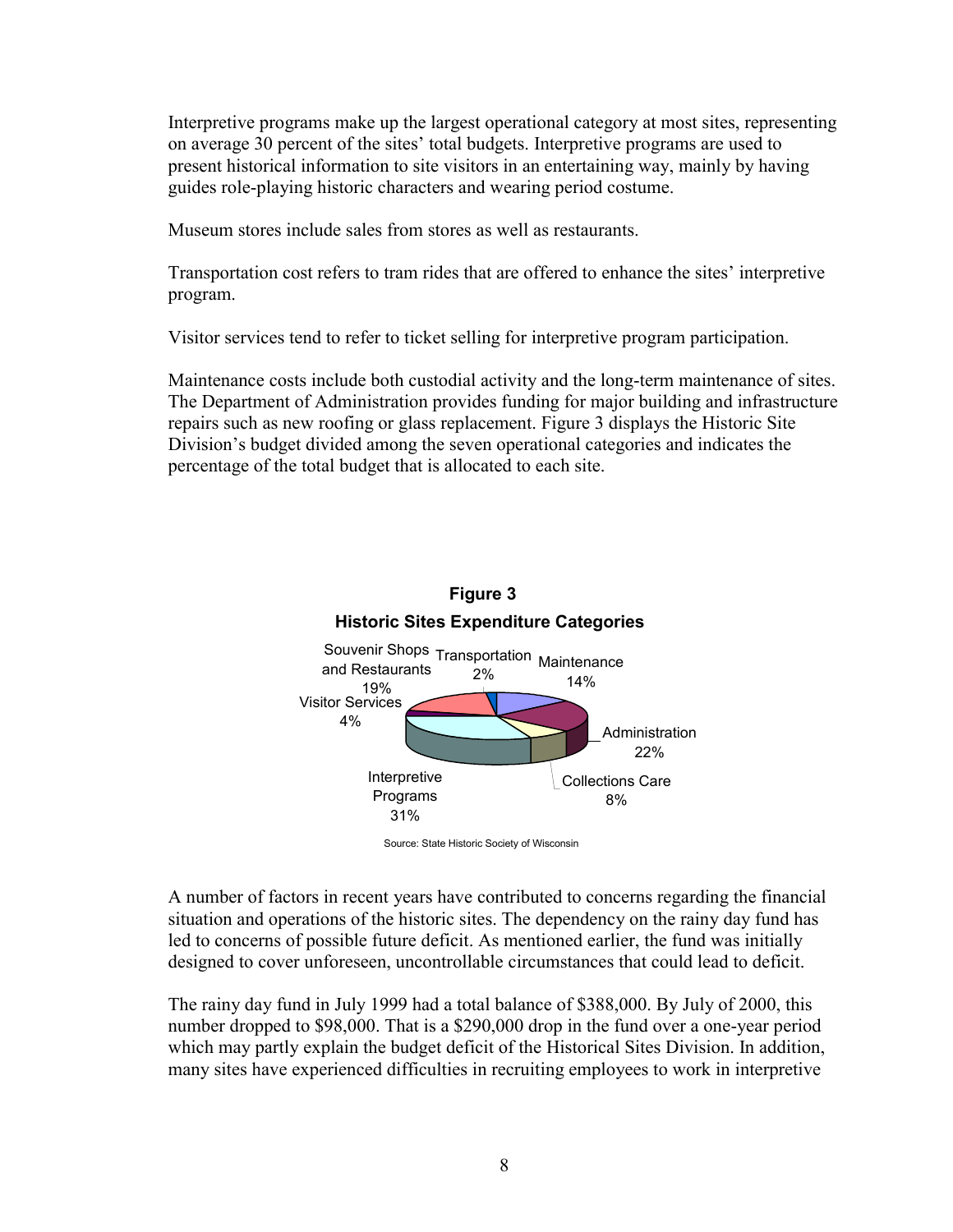programs, possibly due to the rural location of sites and the low unemployment rates throughout Wisconsin.

Wage increases designed to recruit more workers have resulted in annual increases in admission fees. The Historical Society's staff is concerned that rising admission fees may make historical sites less accessible to the public. These increased admission fees may or may not have led to another trend, declining attendance at most sites. These factors have raised concerns about future revenue streams. The Society's financial picture last year was as follows:

- Total revenue =  $$2,959,757$
- $\blacksquare$  Total expenditure = \$3,220,065
- Deficit =  $$260,308$
- **•** Approximately 9 percent operating deficit

In response to these circumstances, the Division of Historic Sites has commissioned this analysis to address questions of funding responsibilities in order to help clarify what expenditures should be paid by the state and what expenditures should be paid for by program revenue. By clearly defining funding responsibilities, the Sites Division hopes to have a clearer picture of what portion of its spending should be covered by program revenue.

The Sites division also requested that information be collected from other states known for their historic sites programs. Such information may help Wisconsin develop more effective ways to operate its historical sites.

## **The Challenge of Separating the Public from the Private**

Considerations of how to fund operations of the State Historical Society of Wisconsin present a unique challenge since the Society can be considered both a public agency and a private organization. As a public agency, the Society receives an appropriation biennially from the state legislature.

As a state agency it must adhere to the same regulations as other state agencies. The Historical Society is required to provide the legislature with an annual review detailing how the appropriated monies were used. Any unexpended funds are returned to the General Fund.

As a private organization, the Society operates like any nonprofit agency. Although the Society has more flexibility than a government department that relies entirely on state appropriations, it must nevertheless limit its spending to the sum of state appropriations and the amounts it can raise from other sources.

What has become increasingly confusing is what portion of the Historic Sites Division's responsibilities and related expenditures should be funded by the state and what portion should be paid for through program revenue or donations. This confusion has most likely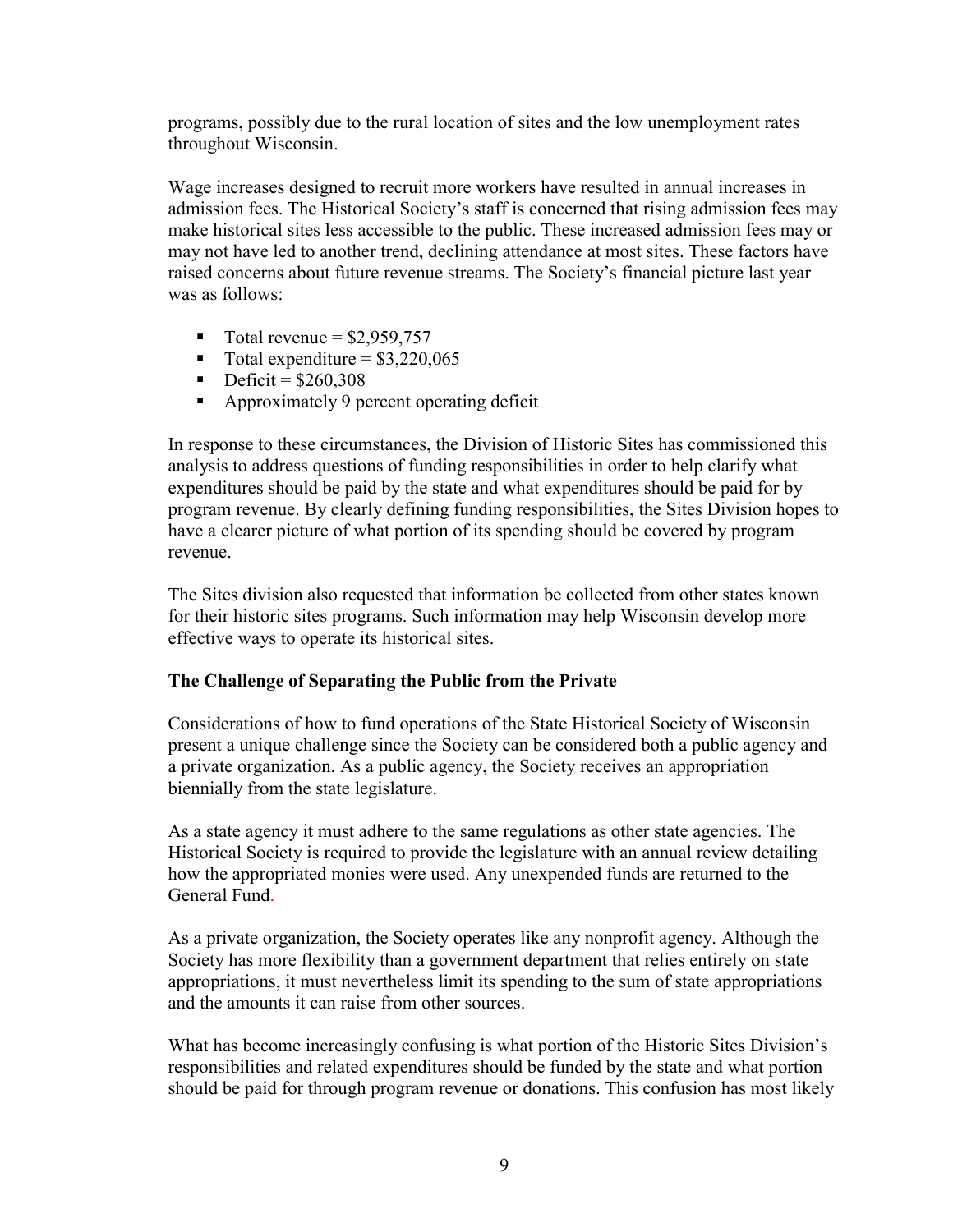led to uncertainty in budget estimates as site managers may find it difficult to determine what items *should* be funded through GPR dollars and what items should be funded through PRO.

In the opinion of many Division staff with whom we spoke, the state does not provide enough revenue to finance the responsibilities it charges the Society with upholding. The prevailing view is that the state is increasingly laying the burden of funding responsibilities on the Historical Society. The Historical Society in turn must rely on program revenues to cover an increasingly large portion of its costs.

To help reconcile this disparity and to distinguish the funding responsibilities the Historical Society may have as a state agency from those it may have as a private organization, we applied the economic theory of *public goods* to the Historic Site Division's budget.

#### *The Concept of Public Goods*

The theory is that the market will not be able to provide an efficient level of any good characterized as "public." Elements of the Historical Society's mission that are characterized as "public" cannot be efficiently funded using the private market. Thus, meeting the full costs of providing these "public" functions requires providing a *minimum* GPR funding level.

A good or service can be characterized as "public" if its consumption by one person does not exclude others from consuming it. Economists refer to this phenomenon as *nonexcludibility* meaning it is not possible or economically feasible to exclude someone from consuming a good or service once provided even if they do not pay for it.

Furthermore, public goods are *nonrival.* This means that once a good or service is provided, the marginal social cost of the good for an additional consumer is zero. In other words, the consumption of a public good by an additional person will not reduce the benefit of the good to others. To achieve an efficient level of provision of such a good, its price should be set at zero. With a zero price, however, private firms would have no incentive to provide an efficient amount of the good or service.

A lighthouse is a good example of a public good. When a lighthouse operates, it signals the danger from rocks to all boats in the area, regardless of whether the boat operators have paid for the lighthouse service. It is impossible to exclude the non-paying boat operator from benefiting from the lighthouse. The lighthouse example also provides a good example of the nonrival nature of a public good, because one additional boat of the dangers of rocks generates no additional cost to the lighthouse.

The definition of a public good relates to the technical characteristics of a good or service and not whether the good is actually provided by government. Governments provide both public and private goods for a number of reasons. One of the purposes of this analysis is to isolate and categorize the Historic Site's budget into a working model of public and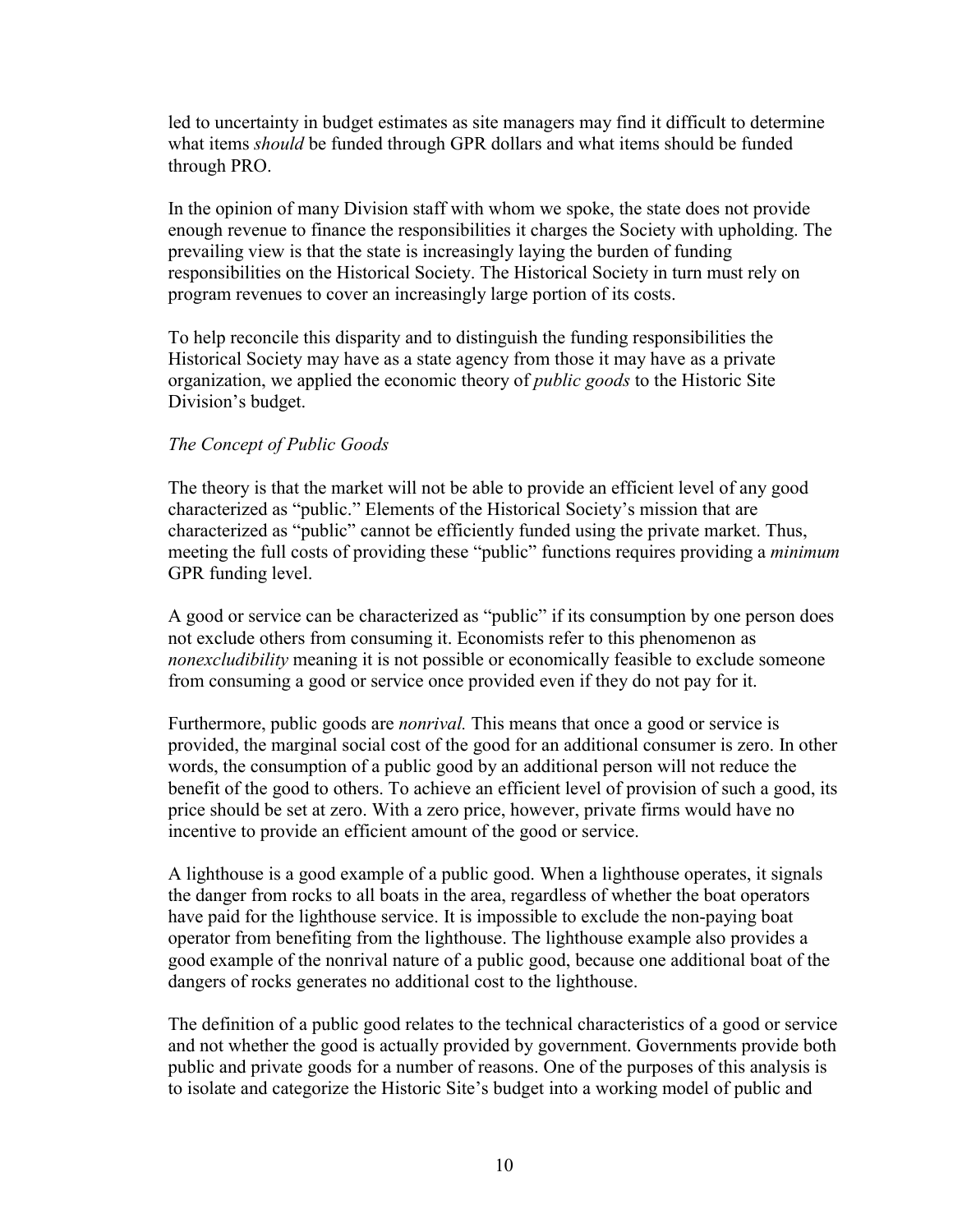private goods to help identify areas where it may be appropriate to seek further state funding.

Only in the case of a private good is it appropriate to charge a fee for the consumption or use of that good or service. Even so, many things may have characteristic s of a "private" good that may also have cause for public support. One example would be a public library. Even though borrowing books from a library can certainly be characterized as a private good, governments generally provide substantial funding and subsidies to libraries in order to guarantee access by children and adults with low incomes. Other benefits may not be immediately apparent, but they include, for example, a better educated citizenry. Thus, while GPR funding should not necessarily be limited to the financing of the Historical Sites Division's "public good" responsibilities, there is a very strong argument that all its public good responsibilities must be met by public funding.

By characterizing budget expenses as private or public goods, the Historical Society should have a more concise picture of which portions of their expenditure should be funded by the state, and which should be funded by program revenue dollars. This should allow the Society to clarify its funding responsibilities and focus on addressing a declining attendance trend and fluctuating program revenues.

Using the economic definition of a public good, we recategorized the Sites Division's seven budget categories in the following ways:

| <b>Public Goods</b> | <b>Private Goods</b>           |
|---------------------|--------------------------------|
| Collections         | <b>Visitor Services</b>        |
| Administration      | <b>Interpretation Programs</b> |
|                     | Museum/Souvenir Shops          |
|                     | Transportation                 |
| Maintenance?        |                                |

#### *Reasoning for Classification*

Maintaining historic buildings and actual collections for present and future generations can be classified as "public good" functions of the Historical Society.

State statutes clearly support the classification of collections as a public good thus making it appropriate to conclude that responsibility for funding collections should fall to the state. Wisconsin Statute 44.20 and 44.02 clearly describe the Historical Society's duties in preserving and holding in trust for the people of Wisconsin the eight historic sites, along with all collections and historic buildings. (see Appendix B). It is reasonable to assume that since the state charges the Society with the upkeep and maintenance of such collections, it should be responsible for funding the associated costs.

Collections are both nonexcludable and nonrivals. Once provided, in this case by the Historical Society, the Historical Society cannot exclude people from enjoying historic buildings without considerable cost. In addition, the viewing of historic buildings or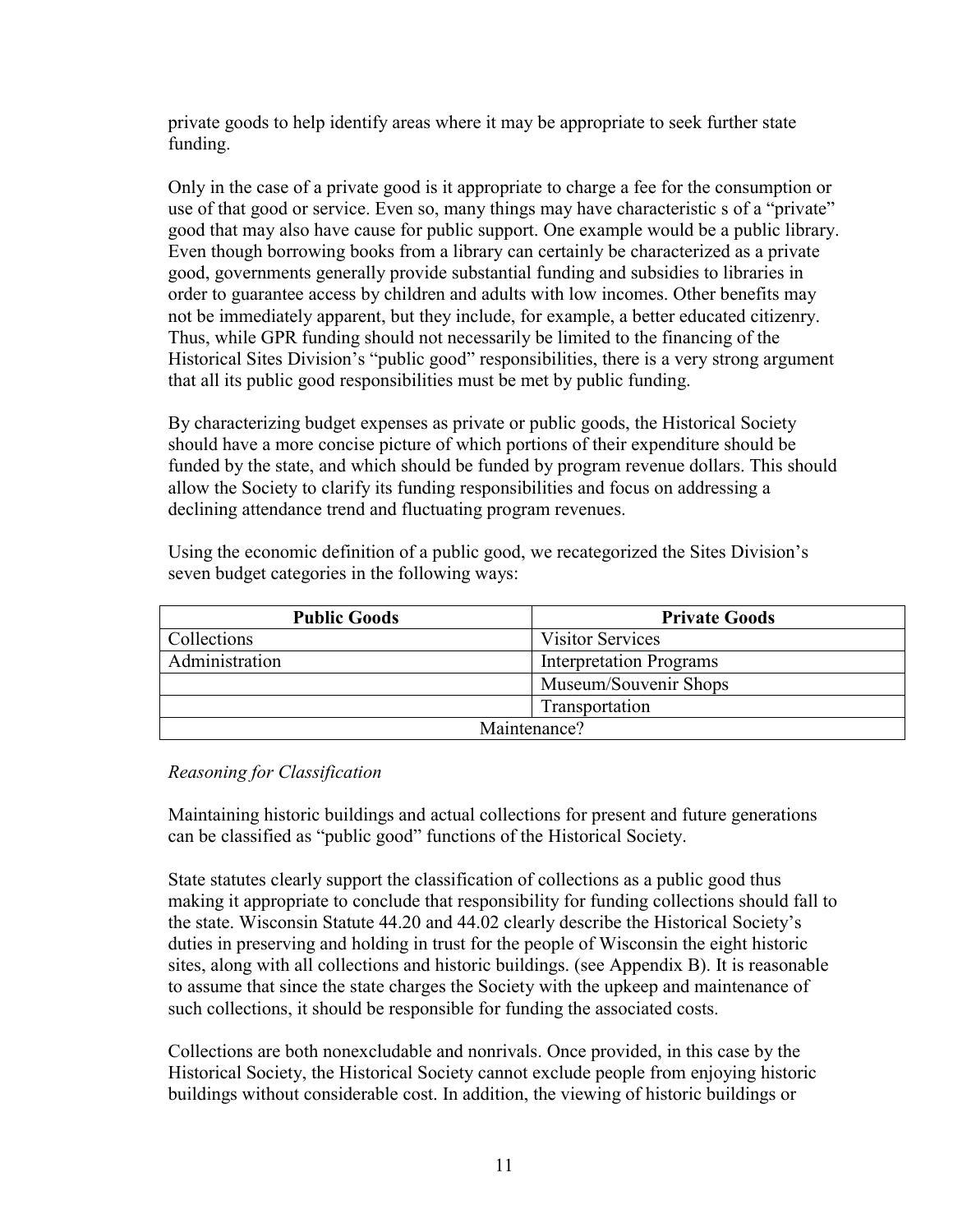artifacts will not decrease their quality to others. The state views the preservation of Wisconsin history as beneficial and recognizes its responsibility to provide and fund this good.

Administrative cost relates to the management and care of collections as well as the overall management of each respective site. Salaries including fringe benefits are included under administrative cost. The state assumes administrative cost as its funding responsibility and budgets accordingly in its GPR appropriations. Although the state makes a funding decision to finance something, however, this says nothing about whether the activity in question is a "public good." "Publicness" is a technical characteristic of a good or service and is completely independent of the actual behavior of governments.

By contrast, interpretive programs, visitor services, souvenir shops, and transportation can be technically characterized as private goods. These services require some form of payment in order to consume them and thus exclude people by fees and prices. In addition, these services exist primarily to serve visitors and are thus appropriate to categorize under the Historical Society's private organization model. They are also rival in consumption—additional visitors generally result in additional costs.

To further explain: interpretive programs, visitor services, souvenir shop, and transportation services can all very easily exclude visitors who do not pay whereas historic buildings should not. To clarify, at Old World Wisconsin, the Historical Society can easily close the gates to consumers who do not wish to pay so that they cannot receive the interpretive services it provides. It is economically not feasible, however, for Old World Wisconsin to exclude consumers from enjoying the preservation of its historical buildings. That is, it would be very expensive for Old World Wisconsin to erect a wall around the entire site in order to exclude individuals from viewing historic buildings.

#### *Resolution of Maintenance and the Development of a Funding Model*

It is unclear from reviewing the Historical Society's budget whether maintenance refers to specific maintenance of buildings and artifacts, which would have to be done regardless of the presence of visitors, or whether maintenance refers to upkeep of sites and is needed because of visitor usage. If maintenance costs could be identified as those necessary to maintain buildings and artifacts, then it would be appropriate to categorize them as a public good. If maintenance costs can be associated upkeep as a result of visitor usage, then it would be appropriate to categorize them as a private costs.

Since we are not familiar with the details of the maintenance budget, after consulting with the Sites Division staff, we made a number of alternative assumptions about the proportion of the maintenance budget that should be classified as "public."

According to Historical Society budget reports, the bulk of the maintenance expenditure goes to pay limited term employee (LTE) salaries. According to staff, the majority of these positions are for custodial and upkeep of the eight historic sites. Although some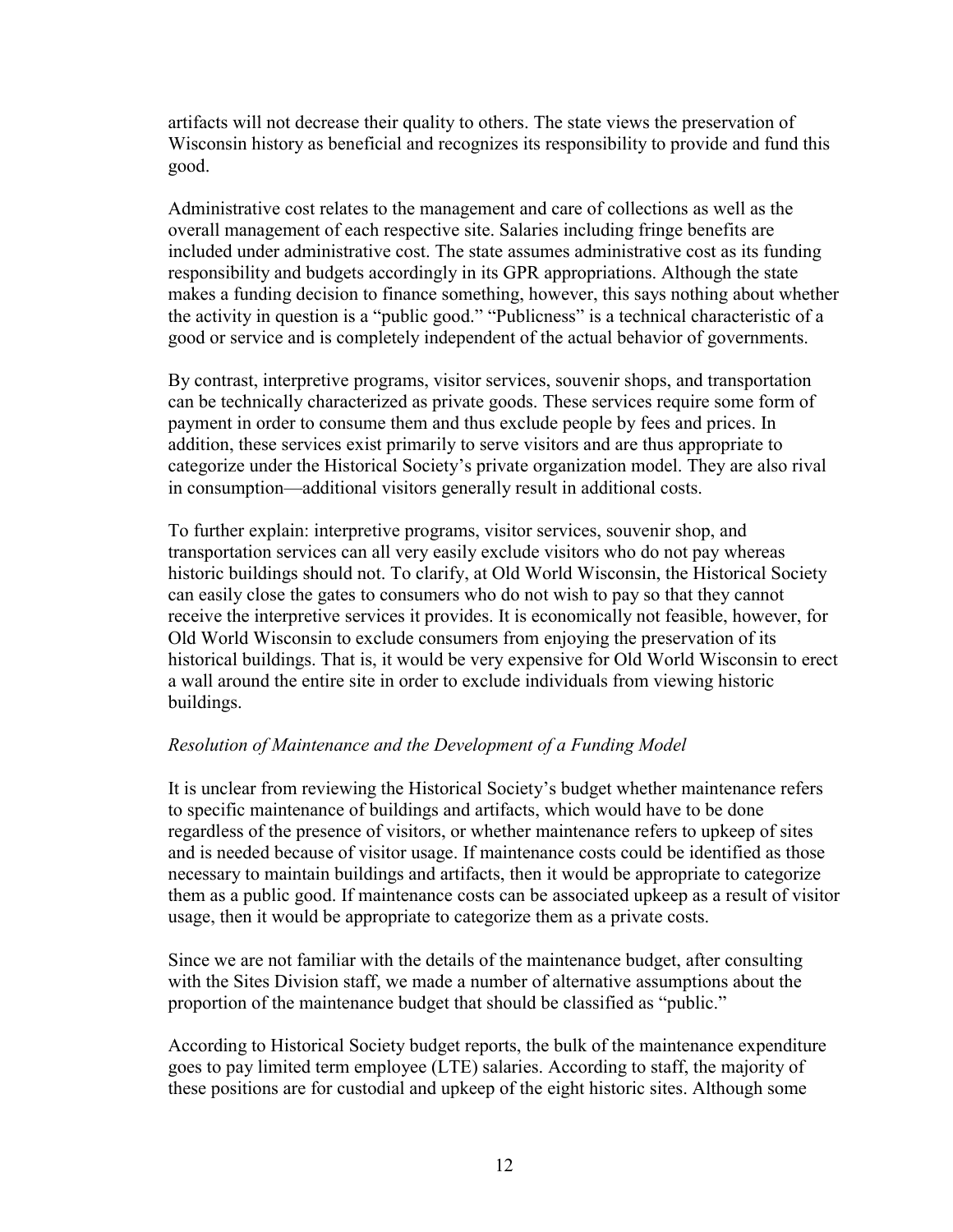work would have to be done regardless of the presence of visitors, we made the assumption that the presence of visitors was responsible for the majority of expenditures in the maintenance category.

To clarify, although upkeep to sites such as mowing the lawn, custodial services and general maintenance must be done regardless of visitors, we assumed that the presence of visitors would prompt a need for increases in these services. For example, although it may be appropriate to cut grass at a historic site perhaps once or twice a month, it is assumed that with visitors, the site must keep a professional appearance and thus must increase the amount of times it cuts the grass to, say, once or twice a week. The same analogy can be made to other maintenance services, such as custodial. Based on this reasoning, our base assumption is that 30 percent of total budgeted maintenance expenditures should be classified as "public."

As stated earlier, this is an arbitrary assumption on our part in order to help develop an accurate model to reflect maintenance expenditures. We recommend that the Historical Society, in conjunction with site directors, establish a more accurate reflection of maintenance by determining which aspects of it fall into the public good category and which into the private. The percentage breakdown used here is arbitrary.

#### **Analysis of the Society's Funding of Its "Public" Functions**

Table 1 displays the results of our analysis of the Historical Society's expenditure on its public good functions. It compares these expenditures with actual GPR appropriations for the 1999–2000 fiscal year. All data were taken from the Historical Society's July 1, 1999–June 30, 2000 budget records. Bennett Studio was excluded from our analysis since it opened only recently and has not accumulated fiscal data. Madeline Island was also excluded from our analysis because it has a large endowment that may not accurately reflect the financial situation of the Historic Sites Division.

Insert table 1 as landscape on its own

The data indicate that the state is appropriating sufficient GPR dollars to cover the costs of those functions we have characterized as public goods. According to the data, GPR dollars are sufficient to cover all expenditures that can be attributed to a public good with a surplus of approximately \$270,000. Only one site, Villa Louis, is not receiving enough GPR dollars to cover expected costs associated with the budget categories that we characterized as primarily public.

It should be noted that the calculations in table 1 are based on the assumption that 30 percent of maintenance expenditures are classified as public goods. As annual spending on maintenance is approximately one-half million dollars, classifying a larger proportion of maintenance expenditures as public goods will imply that GPR dollars are inadequate to cover the total public good expenditures of the Historic Sites Division. Our analysis indicates that approximately 90 percent of the maintenance budget must be categorized as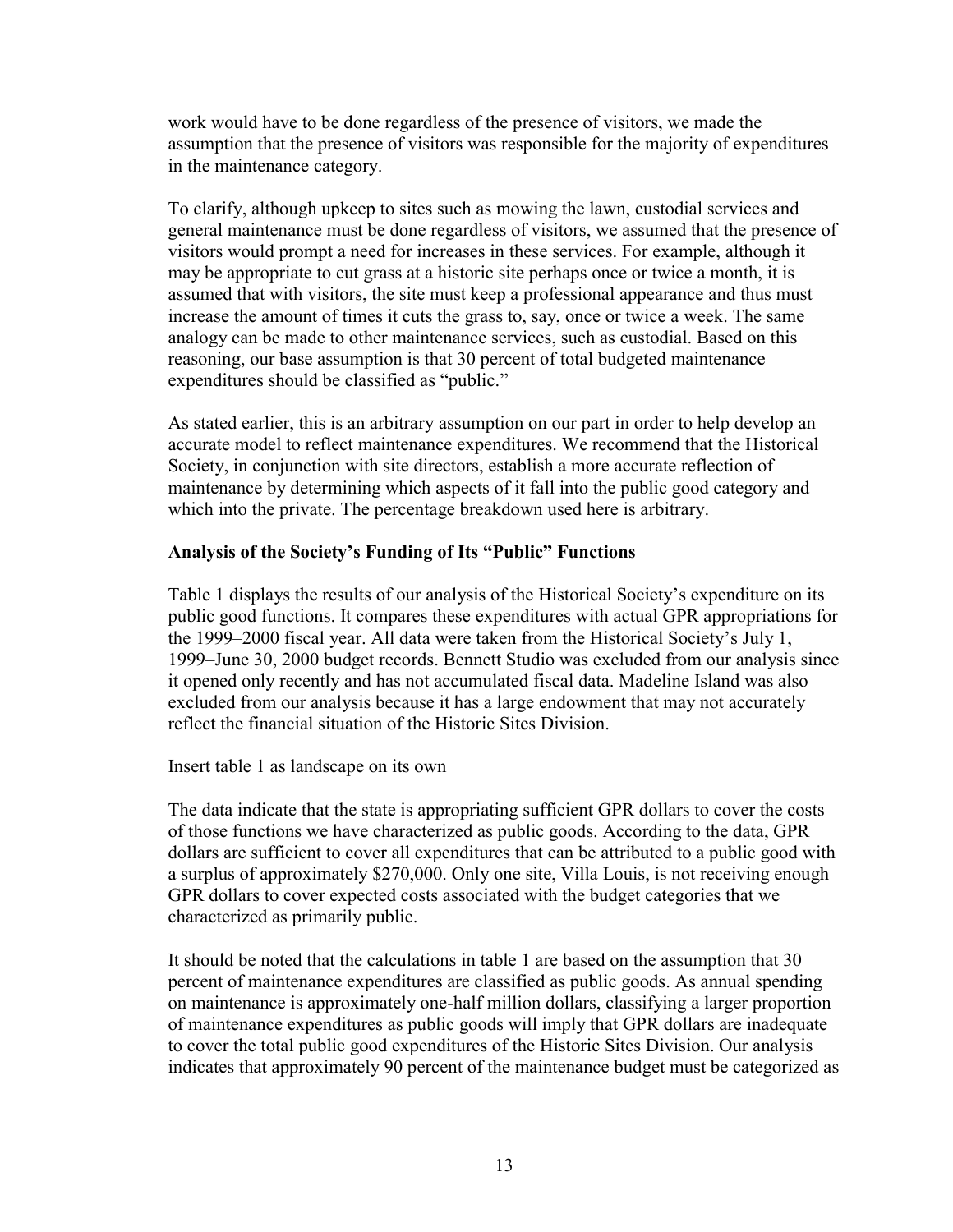public good expenditures in order for the total expenditures we categorized as public goods to equal GPR appropriations. See table 2.

Insert table 2 on landscape

If we classify all maintenance expenditures of the Historical Sites Division as public goods, the data in table 3 show that GPR appropriations would be sufficient to cover 96 percent of the public good expenditures of the Division.

Insert table 3 landscape

Because maintenance expenditures are such a crucial factor in determining the adequacy of GPR funding, we recommend that the Historical Society conduct a detailed study of maintenance expenditures with the goal of determining what share of the expenditures should be categorized as public goods.

According to Historical Society staff and the their own administrative budget analyst, appropriation procedures for the Historical Society may change in the next biennium. Instead of appropriations being made on an individual site basis, one current proposal would provide lump-sum appropriations, which would give allow greater flexibility in allocating resources. Should this proposal pass, and assuming our funding model is correct, the Historical Society should be able to move funds from sites experiencing GPR surpluses to those with deficits.

Finally, keep in mind that the reported GPR expenditures and revenue may not in fact reflect an accurate picture of the amount of funds actually needed. That is, the Historical Society may be managing the revenue it receives from the state as best it can even though it may need more funds to satisfy its mission. In other words, even if there were a need for additional GPR dollars for additional expenses, these expenses would not show up in a budget report unless the Historical Society actually tried to provide these additional services. If this were to occur, a deficit would appear in the budget. It does not have the legal authority, however, to authorize expenditure above the legislature's appropriation.

According to the 1992 Legislative Audit Bureau's audit of the Society's Historic Sites Division, all eight historic sites have failed to keep their collections up to professional standards. Of the eight sites the Historical Society manages, the American Association of Museums accredits only one, Villa Louis.

This may be an indicator that the Historical Society is in fact not receiving enough money from the state to meet its funding responsibility as a state agency. We recommend that the Historical Society estimate the cost of the additional services it may need to maintain its historic sites at a nationally recognized level of excellence.

The maintenance category is really the crucial factor in our analysis of the Historical Society's budget using public and private good applications. It is the most unclear and debatable budget category that we examined. Because of this, we ran a number of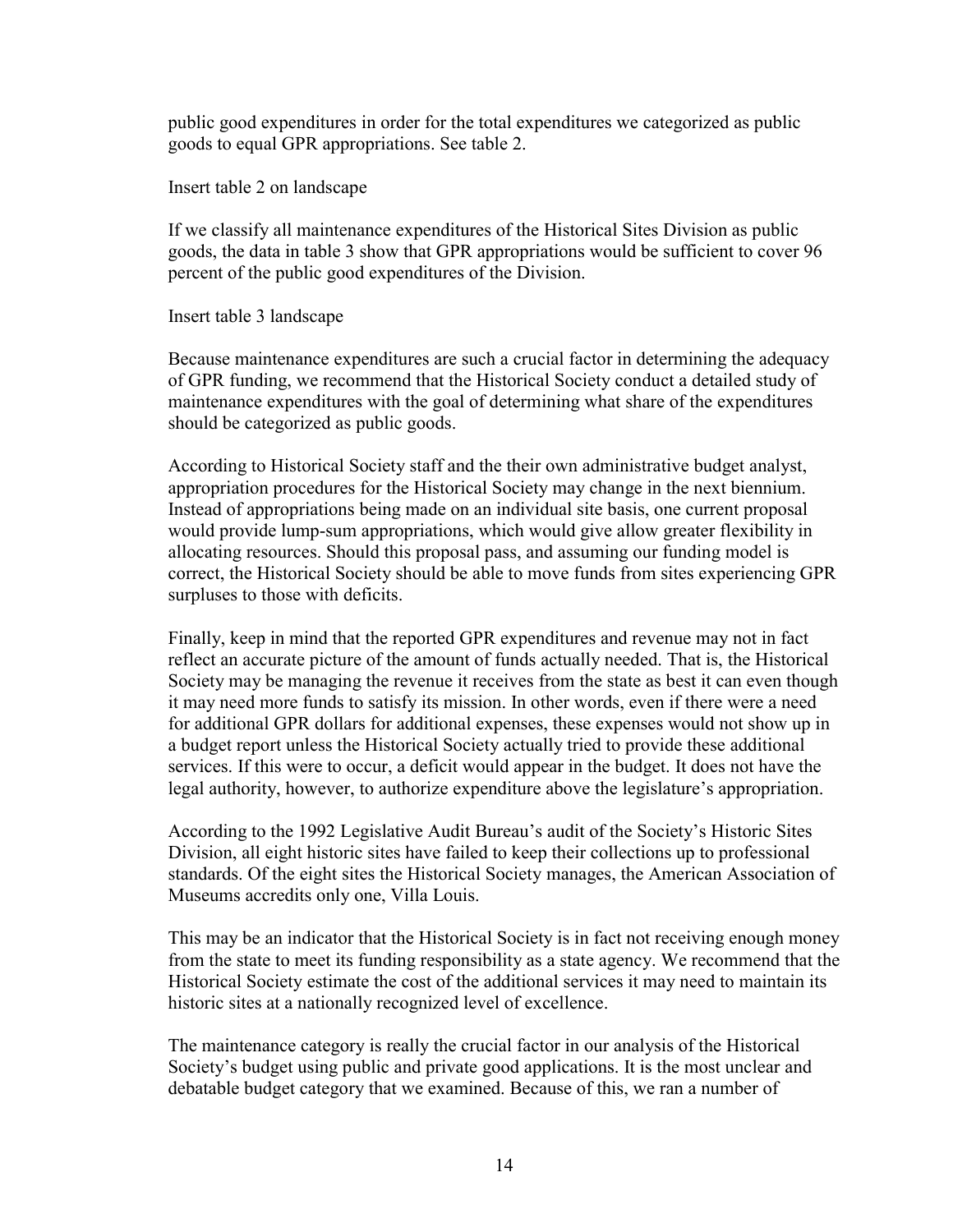simulations to see what the effects would be of changing the percentage assumptions in this category on the overall budget.

### **Analysis of the Society's Funding of its "Private" Functions**

Table 4 compares Historical Sites Division expenditures that can be categorized as private goods, to the actual PRO revenues for the 1999–2000 fiscal years. All data were taken from the Historical Society's July 1, 1999 – June 30, 2000 budget records. Again, Bennett Studio and Madeline Island were excluded.

#### Insert table 4 landscape

Before going into our results, we would like to stress that our categorization reflects the technical aspects of what may be defined as a private good. There are many circumstances in which governments provide private goods. The results of this analysis by no means suggest that all expenditures categorized as private goods should be funded from PRO sources. Our analysis seeks to assess what the current fiscal status of the Historical Society is by using a public/private definition for budget categories. Circumstances and reasons for government covering some portion of what we categorize as a private good are discussed later.

The data indicate the Historical Society is facing a deficit in covering those costs categorized as private goods. According to the data, the Historical Society's program revenues account for only 75 percent of the expenditures we classified as private goods. The Historical Society is short approximately \$530,000 in revenue to cover its funding responsibilities as a private membership organization. Again, it is interesting to note that only one site, Villa Louis, is generating enough PRO dollars to cover costs associated with the Historical Society's status as a private membership organization.

Our analysis of the program revenue side of the budget issue also led to several conclusions. As before, it is crucial to point out that the funding model presented here assumes a proportional split in the cost of maintenance. Our basic assumption in the case of private goods was that 70 percent of total maintenance expenditures were in the private category. Again, alterations in this proportion model could change the outcome of results. Assuming this funding model is appropriate, each site, with the exception of one, experiences on average a 35 percent shortfall in program revenue, with Stonefield and Wade House having the biggest deficits.

According to our data, Stonefield is covering only 42 percent of expenditures assumed to be covered by PRO dollars. Wade House is covering approximately 64 percent of costs assumed to be covered by PRO dollars. Old World Wisconsin, by far the largest site and largest source of PRO dollars, is also running a deficit, however, and only covers 75 percent of costs that may be expected to be covered by PRO dollars.

It is highly unlikely that drastic changes will occur with adjustments to the maintenance expenditure model, unless the entire expenditure cost of maintenance is placed under the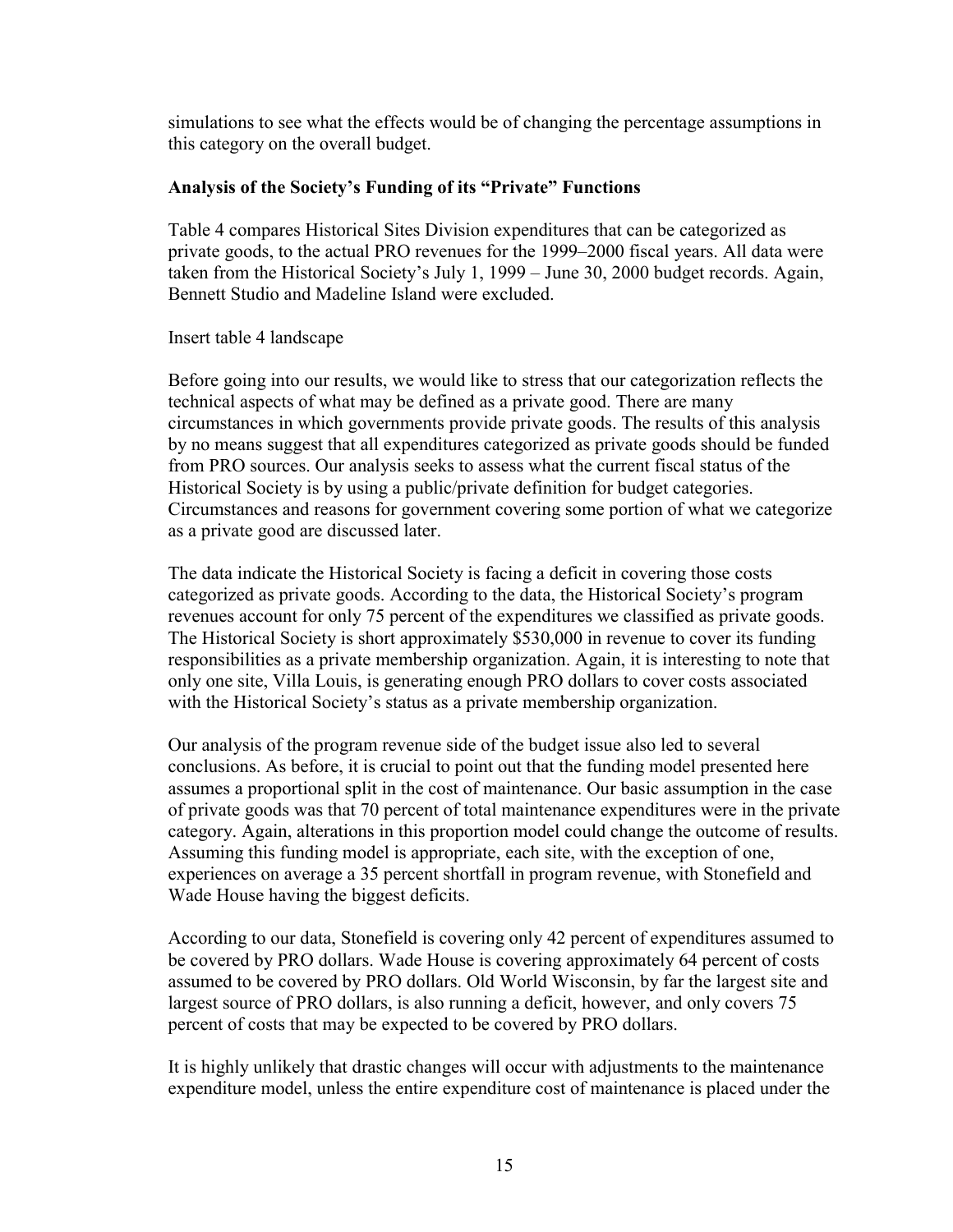private good category. We ran similar simulations to that of our GPR analysis. In this case, there was no "break even" point where maintenance cost would change a deficit to a balanced budget. The only simulation run here was to consider, as before, all maintenance costs to be assumed by the state. See table 5 for results.

#### Insert table 5

Even in this situation, the Historical Society is still looking at a deficit. Our numbers indicate that PRO dollars cover approximately 88 percent of expenditures characterized as a private good. Again, we would like to stress that attributing all maintenance costs to the state does not accurately define the funding responsibilities of these costs.

To help clarify and isolate specific factors that may be causing these deficits, we reworked the information shown in table 4 to reflect expenditures solely associated with the site interpretation programs. In discussion with staff, we were informed that two categories, museum/restaurant and transportation expenditures were considered standalone budget issues and were not taken into account when estimating biennium budgets. That is, the museum stores/restaurants, and transportation services at the respective site were budgeted and categorized more as individual mini-budgets with the expectation that the revenues generated from these services would cover expenditures.

Table 6 illustrates these findings. Table 6 includes 70 percent of maintenance cost.

The results of this focused analysis show a deficit situation that was larger than when we included all costs and expenditures for private goods. This indicates that the revenues generated by services such as museum stores/restaurant and transportation services are in excess of the costs that are associated with their operation. It is logical, therefore, to conclude that excess revenues from these services are being used to cover some of the costs associated with the site interpretation programs. The Historical Society believes that admission revenues should be adequate to cover program interpretation costs.

In addition to looking at factors in admissions that may reduce costs or increase revenues, two conclusions are immediately apparent from the analysis of this data set that may help the Historical Society address these deficit issues.

First, the Society may wish to reorganize and redefine the mission and role of its interpretation programs so that a portion of their expenditures may be reclassified as a public good. Arguments for funding could then be developed to seek a transfer in funding responsibilities to the state. This would free up program revenues to cover a greater proportion of the deficit.

There may be many good reasons for government to provide (or finance) goods that are technically "private." Take for example, higher education. It is certainly excludable (tuition can be charged) and rival (more students add to the costs), but it is highly unlikely that a majority of people would want to argue that the state should appropriate no money for the funding of higher education.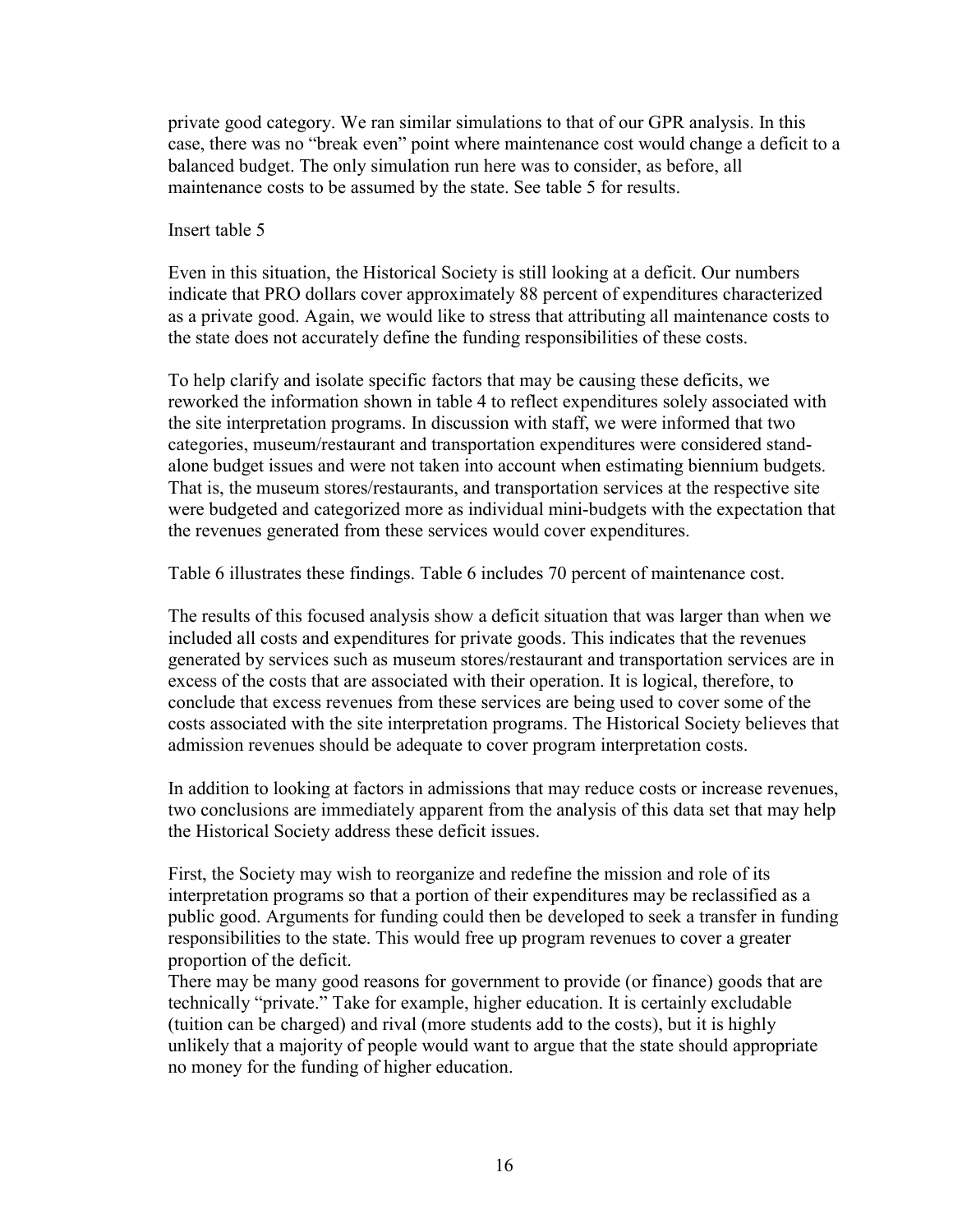There may be many other reasons for the state to subsidize interpretive programs and other "private goods" offered by the Historical Society. For example, public subsidies allow for lower admission fees, and these may be necessary to guarantee access to those with low incomes. To the extent that the sites provide organized programs for schoolchildren that are not fully funded by local school districts, there may be a rationale for public funding for these services. Also, the legislature may have an interest in encouraging its citizens to learn about the state's history. Thus it may want to subsidize a visit to Old World Wisconsin, while it does not subsidize a visit to a Wisconsin Dells water park

Methods for developing an argument for more state support of "private" goods may include a systematic look at services provided by the interpretive programs. In addition, a detailed look at existing statutes may strengthen the case for shifting funding responsibility to the state.

Wisconsin statute 44.04 describes the Historical Society's responsibility to provide educational services (see appendix B for excerpts from Wisconsin statutes). Linking this to some aspect of site interpretation programs may strengthen the Historical Society's position when approaching the legislature. Since the Historical Society provides school tours with interpretation services, this may be a positive strategy to increase GPR dollars and help reduce deficits. In addition, many site managers believe the interpretation program is the heart of their mission to bring awareness of Wisconsin history to citizens.

We strongly recommend that the Historical Society look into the development of a legislative strategy to help bridge ideas and foster communication. In conference with Historical Society staff, we came to understand that legislators with sites in their respective districts have a very strong interest in the Historic Sites program. Building on this, we suggest that the Historical Society begin with legislators whose districts have historic sites building strong working relationships and increasing communication.

Second, given the results of our analysis, the Historical Society may want to consider reducing spending within the constraints of existing revenue trends. The question would be which program cuts to consider.

#### **Admissions**

Since admission revenues are expected to cover program interpretation expenditures, we thought it would be appropriate to extend our analysis to take a brief look at current trends.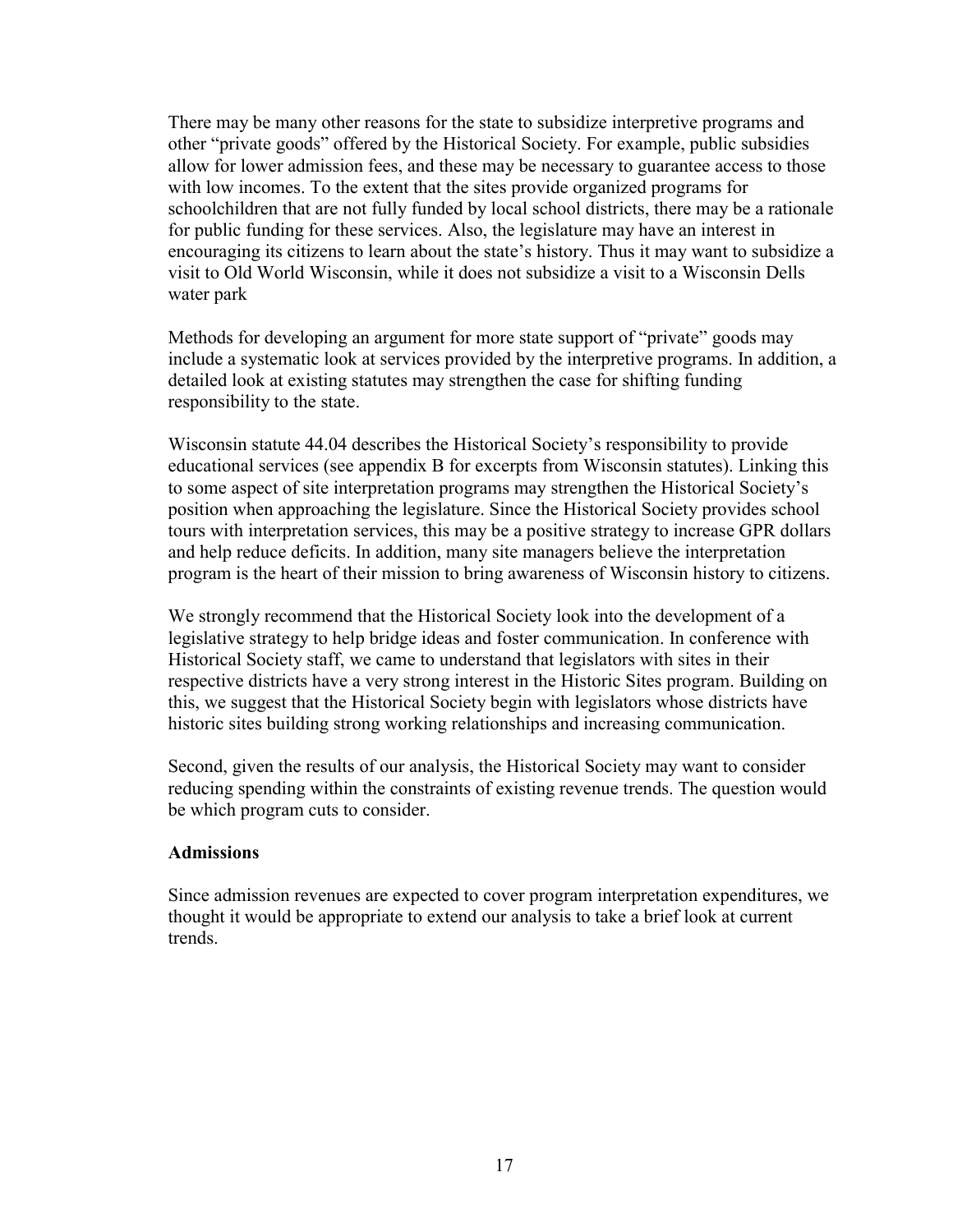Since Historical Society staff indicated a recent declining trend in attendance, our analysis took a brief look at a period of about five years—from 1996 to 2000. Figure 4 shows a 20 percent decline in total attendance over this five-year period.



Although this figure represents an overall decline in attendance, this decline really occurs only at certain sites. Attendance has varied from site to site, and not all sites have experienced such drastic declines in attendance. Figure 5 illustrates the individual attendance trends for each respective site.

Old World Wisconsin, Stonefield, and Wade House have shown consistent declines in attendance, between 15 percent and 20 percent. These significant declines are not seen in the other sites. Although Villa Louis and Pendarvis also have experienced a decline in attendance, their attendance decline has been less noticeable with Villa Louis experiencing a 3 percent decline and Pendarvis experiencing a 1.5 percent decline.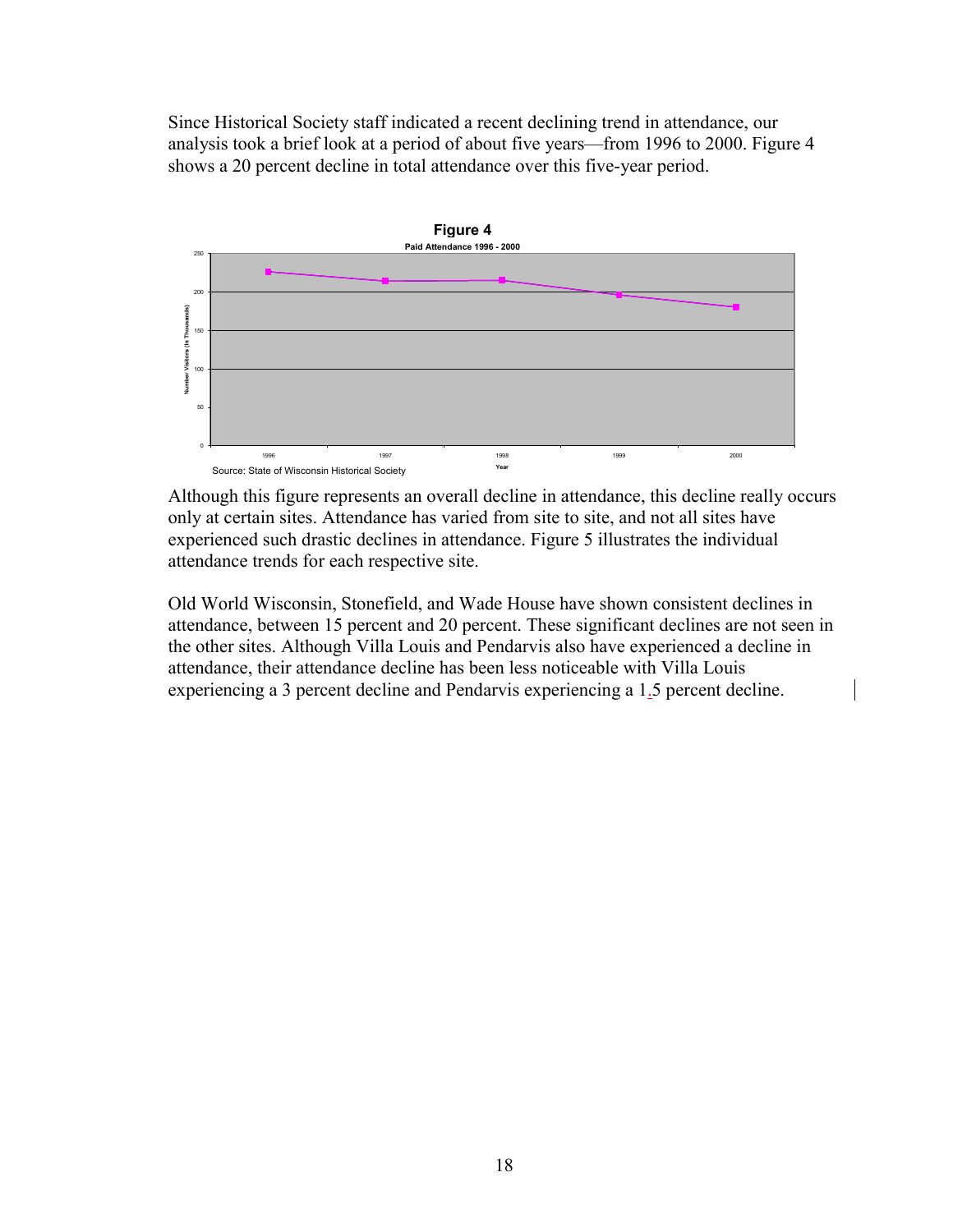

**Average Attendance Per Individual Sites Figure 5**

To compensate for the decrease in revenue as a result of declining admissions, the Historical Society has opted to raise admissions fees in the past. Figure 6 shows the average admission price from 1996 to 2000.



To see if there may be a relationship between price increase and attendance decline, we combined the data from figures 4 and 5. Figure 7 shows the attendance rate compared to the average admission fee increases from 1997 to 2000.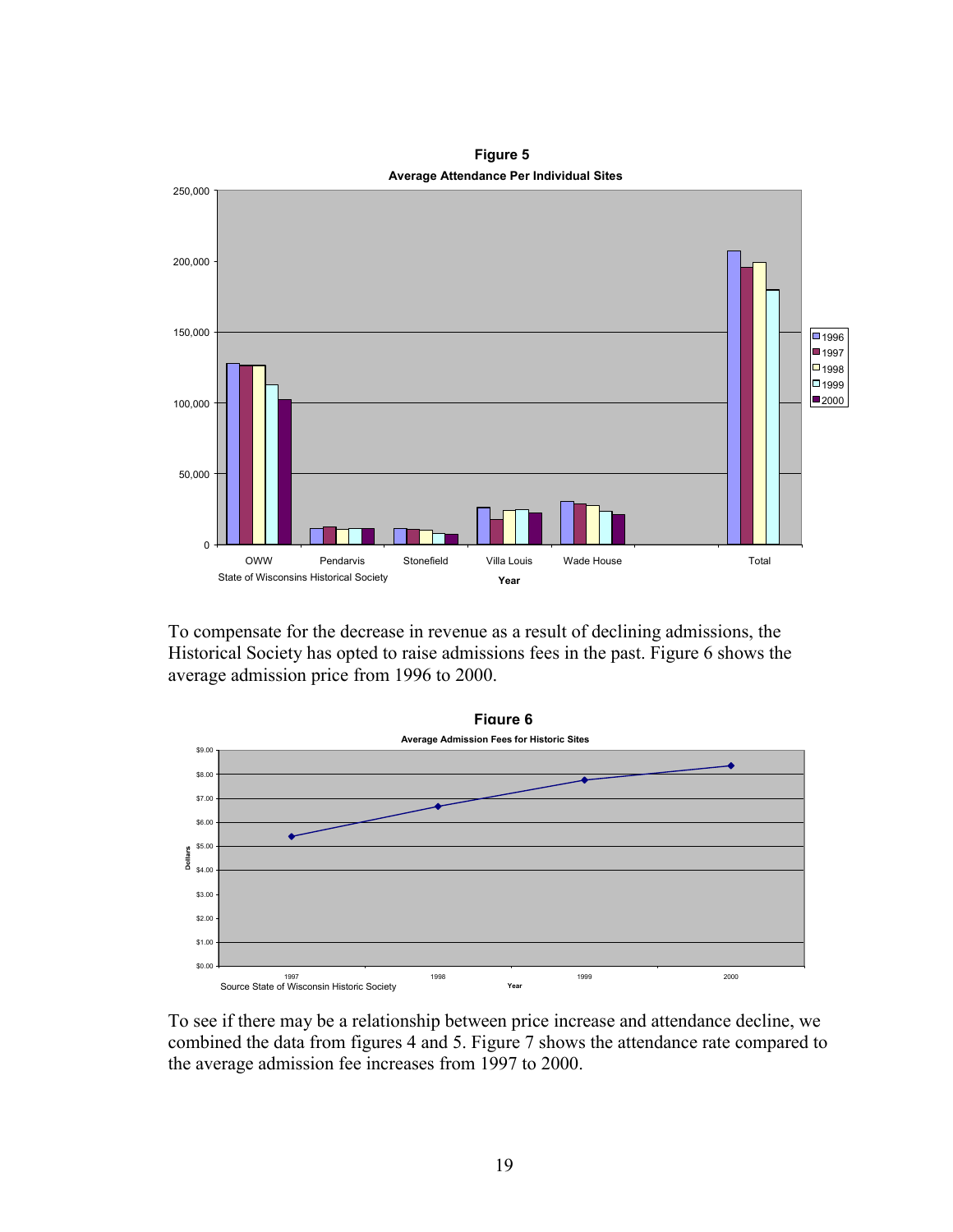

Although the graph would seem to indicate that there may be a relationship between lower attendance and higher admission fees, changes in attendance at historical sites can be caused by so many other factors that it is impossible to determine what, if any, role admissions fees play in explaining the declining attendance. Regardless, we recommend that the Historical Society investigate more fully the role that admission fees play in influencing the rate of attendance at historical sites.

## **State Historical Societies in Minnesota and Ohio**

It may be useful to see if there are lessons to be learned from other states. In this section of the report, we look briefly at the operation of historical sites in two other states, Ohio and Minnesota. Ohio uses a flat fee for admission pricing while Minnesota uses a rule of thumb to determine its pricing scheme. Ohio is experiencing the same decline in attendance that Wisconsin is facing. To increase revenue streams, Ohio is considering replacing its flat fee admission pricing with parking fees.

The theory behind changing from admission fees to parking fees is to capture more dollars from visitors who come to see the sites but who do not wish to pay for interpretive services or who attend sites without such services. Ohio currently operates 62 sites, 30 of which offer interpretive services. This practice may warrant some consideration on Wisconsin's part in that a parking fee may capture additional revenue from visitors who are there just to see buildings or geography. Perhaps a combination of a reduced admission price and a parking fee may help increase the revenue stream.

Minnesota uses a rule of thumb to set its price. Like Wisconsin, Minnesota has been increasing prices in response to decreasing revenues, but it has set a threshold at the price for current admission to a movie.

Since the admission prices in Wisconsin already are near or exceed the prices of a movie ticket, it may be wise to reevaluate sites' potential to compete against other entertainment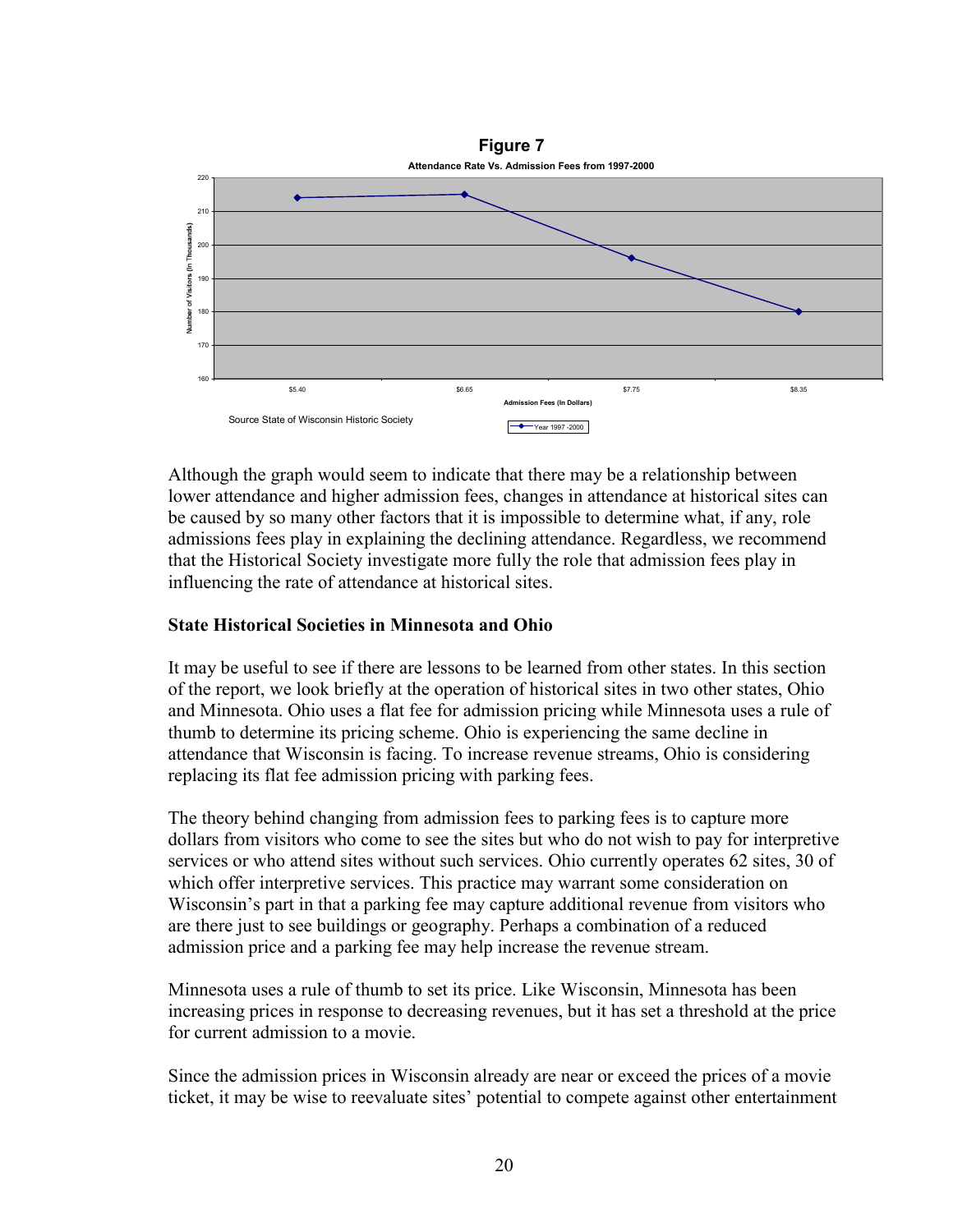resources. Regardless, even if the Historical Society changes its admission model, admission pricing accounts for one factor that may contribute to deficits. Understanding that other factors may be influencing attendance rates and revenue streams, Minnesota has begun to investigate these other factors.

To help stabilize fluctuating revenue streams, Minnesota has looked into diversifying their revenue stream, cutting program costs, increasing awareness, and promoting historic sites in order to get away from relying so much on admission revenues. More attention is being paid to looking for sources of private funding.

To cut costs, Minnesota operates interpretations programs at only 16 of its 32 sites. To further control the costs at these sites, Minnesota uses what is calls "Friends of the Society" to manage six of its sites. This managing mechanism consists of volunteers and costs Minnesota nothing in terms of its budget except for expenditures related to preservation of sites.

The "Friends of the Society" managing mechanism not only helps pay administrative salaries but also contributes to community awareness of historic sites. This helps boost promotion of Minnesota historic sites and is credited by employees as a influential factor in attracting visitors.

Wisconsin may wish to further investigate the feasibility of adopting similar volunteer management systems. Furthermore, there may be some merit in investigating options to make certain portions of Wisconsin's sites self-interpreted.

Minnesota also centralizes its collections care into one division. Wisconsin may wish to look more closely at this operation category. Wisconsin currently leaves collections responsibilities to individual sites. Consolidating collections into one division may alleviate some cost by reducing the need for collections care specialists at each site.

In addition, Ohio views community collaboration at smaller sites crucial to the success of the site. Ohio's Historical Society staff stressed cooperative relationships with scouting organizations, local businesses, and educators. In an effort to gauge public opinion about what types of collaboration will be successful, we recommend a detailed audience research study.

#### **Conclusions and Recommendations**

Due to recent trends in declining attendance, increasing seasonal labor costs and a fluctuating revenue stream, the State of Wisconsin's Historical Society's Historic Sites Division commissioned this study in order to address concerns of possible future deficits. To address Society concerns, this analysis separated budget category expenses into "public" and "private" goods in order to help clarify the funding responsibilities the Society has as both a state agency and a private membership organization.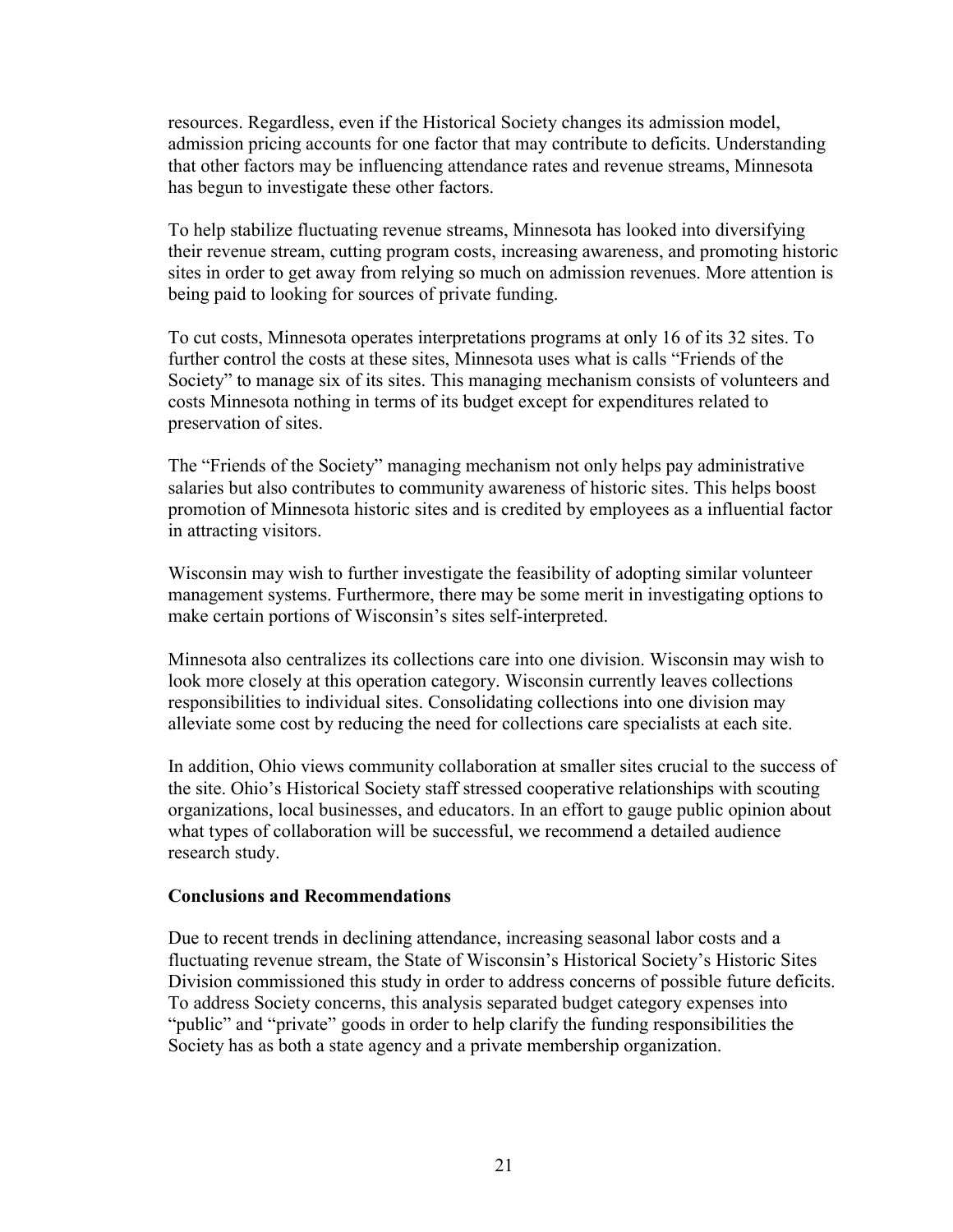In addition, this analysis factored in a brief analysis of attendance and how this may relate to the overall fiscal situation of the Historic Sites Divisions site interpretation program. A follow analysis involved looking at two nearby states, Minnesota and Ohio to see whether or not the Society could benefit from other organizations operational categories.

## *Findings*

Our analysis found that the state may be providing sufficient funds to cover costs, which we categorized as a public good. The main budget category that left most doubt as to the proper funding responsibility was maintenance. As a result of discussions with Historical Society staff, we created a working model to help differentiate costs that may be associated with primarily public goods and those that may be associated with primarily private goods. Following this model resulted in a slight surplus in GPR dollars. In further simulations, we determined that at least 90 percent of maintenance costs must be classified as public goods in order to bring the budget into balance.

If all maintenance expenditures are considered to be public goods and are financed by the state, our analysis indicated a 4 percent shortfall. As mentioned earlier however, we do not feel that it is appropriate have the state fund all maintenance cost.

We then investigated whether program revenues were adequate to cover those costs we categorized as private goods. Using the percentage split in maintenance costs we found the Historical Society with deficit of approximately \$530,000. In our subsequent simulation, in which we removed maintenance as a private cost, our analysis still indicated a deficit of approximately \$209,000.

Concluding that a deficit was likely no matter how maintenance costs were viewed, we decided to look at attendance to determine whether declining trends had any effect on program revenue. Our initial analysis showed that admissions fees were set drastically below the levels needed to cover costs associated with site interpretations. To see if there was a relationship, we compared declining attendance rates to price fee increases.

Because of a lack of data, however, we concluded that although admission fees may have had an impact on attendance it was unclear as to how large the effect was.

We then considered two other states, Minnesota and Ohio, to see whether Wisconsin might benefit from adopting or modifying the operational categories of these states.

A number of mechanisms are used by the other states to cut program costs and increase revenues. These are as follows:

- Centralize collections care
- Develop volunteer management network
- Look for alternative funding sources, including private donations
- Investigate possibility of parking fees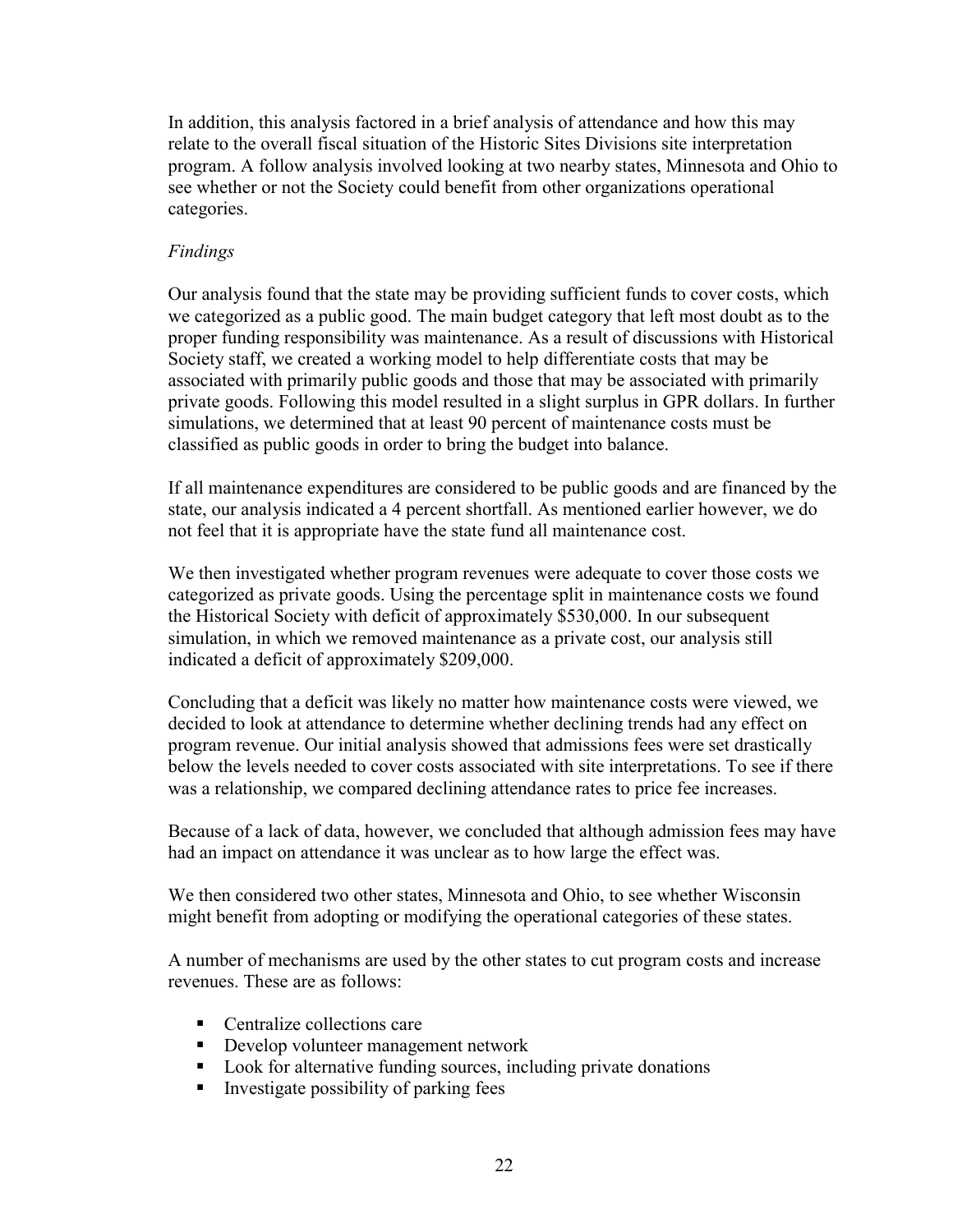■ Increase community collaboration and promotion

## *Special Cases: Villa Louis and Stonefield Village*

Finally, we would like to point out that Villa Louis runs a GPR deficit under all of our simulations. It also shows a PRO surplus no matter how we integrate maintenance costs. In addition, it has the lowest percentage in declining attendance. (Preceding its rededication in 1998, attendance had been declining, but since then, the site has had the most consistent attendance rate of any historic site in Wisconsin.) Villa Louis is also the only site accredited by the American Association for Museums.

Conversely, Stonefield Village suffers from both a GPR and PRO deficit and is experiencing one of the greatest decreases in attendance. We recommend additional analysis of that site.

We understand that each site is unique. Regardless, we believe the analysis provided in this report may prove useful to the Historical Society when they discussing operation funding categories for each site. In the case of Villa Louis, there may be reason to pursue additional state funding.

Similarly, this analysis offers some evidence that further attention may need to be paid to Stonefield Village to determine what factors may be contributing to its deficit problems. Certainly, arguments for additional state funding may be discussed but more important, other factors should also be considered.

## *Summary of Recommendations*

- 1. Reevaluate the maintenance budget category to help clearly define funding responsibilities and determine which maintenance expenses should be paid for by the state and which portion of maintenance costs should be paid for through program revenues. Possibly create two new budget categories, one for GPR funding and one for PRO funding.
- 2. Estimate cost of additional expenditures that may be needed to make historic sites eligible to be accredited by the American Association of Museums.
- 3. Consider redefining interpretive programs to develop an argument for state funding. Review state statutes and charge.
- 4. Develop a legislative strategy.
- 5. Investigate factors that may be contributing to attendance decline.
- 6. Use other states to help develop a pricing mechanism to reflect visitor willingness to pay accurately.
- 7. Look at other states for ideas in cost savings
	- Centralization of collections care
	- Development of management volunteer network
	- Alternative funding sources
	- Collaboration opportunities
	- Awareness and promotion opportunities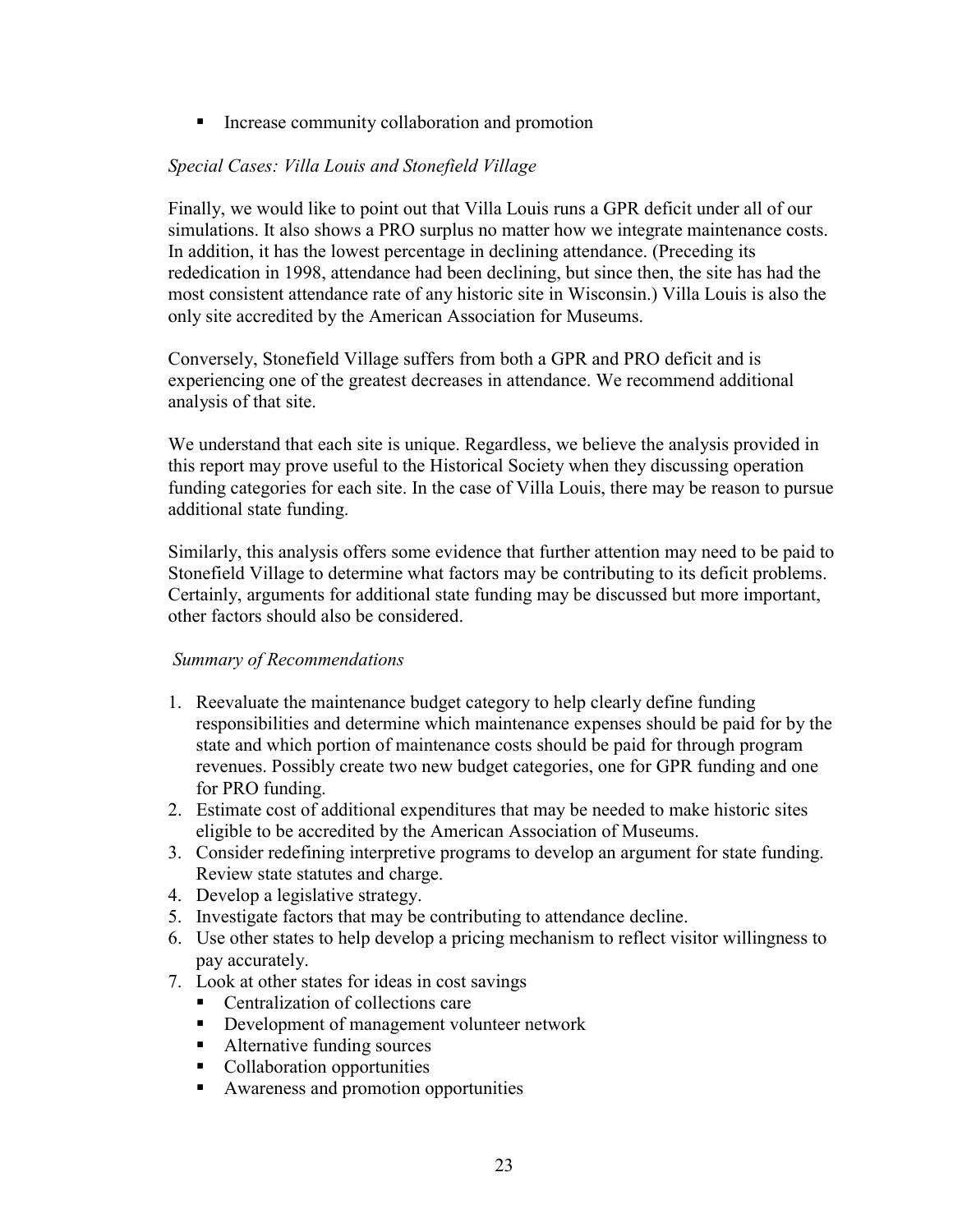## **Appendix A**

| <b>Site</b>            | Location            | <b>Description</b>                                                                                                  |
|------------------------|---------------------|---------------------------------------------------------------------------------------------------------------------|
| <b>First Capitol</b>   | Belmont             | First Capitol consists of simple frame buildings in which early                                                     |
|                        |                     | territorial legislators met in the fall and winter of 1836. Among                                                   |
|                        |                     | other tasks, these legislators wrote laws and named Madison as                                                      |
|                        |                     | the capitol city of Wisconsin.                                                                                      |
| <b>H.H. Bennett</b>    | Wisconsin           | The Division of Historic Sites opened the H.H. Bennett Studio                                                       |
| <b>Studio</b>          | Dells               | to the public in June 2000. H.H. Bennett Studio was the studio                                                      |
|                        |                     | of Henry Hamilton Bennett, who was known for his pictures of<br>the Wisconsin Dells and the Ho-Chunk tribe. Further |
|                        |                     | information about the Wisconsin Dells and the Ho-Chunk are                                                          |
|                        |                     | also available at the site.                                                                                         |
| <b>Madeline Island</b> | LaPointe            | This historical museum is located on Madeline Island, one of                                                        |
| <b>Historical</b>      |                     | the Apostle Islands in Lake Superior. The museum contains                                                           |
| <b>Museum</b>          |                     | many artifacts representing the lives of Madeline Island                                                            |
|                        |                     | residents throughout history, including the Ojibwe tribe, fur                                                       |
|                        |                     | traders, missionaries, loggers, and fishermen. The site also                                                        |
|                        |                     | includes the Casper Center, a modern gallery.                                                                       |
| <b>Old World</b>       | Eagle               | Old World Wisconsin, a recreation of mid-1800's farm and                                                            |
| Wisconsin              |                     | village life, is the largest of all the sites, showcasing 53 historic                                               |
|                        |                     | buildings from around Wisconsin. The site portrays various                                                          |
|                        |                     | nationalities of immigrants, such as the German, Polish,                                                            |
| Pendarvis              | Mineral             | Norwegian, Finnish, and African-Americans.<br>Cornish miners heard of a lead strike in Wisconsin in the             |
|                        | Point               | 1830's and 1840's and came to the state, where they built the                                                       |
|                        |                     | limestone structures that make up Pendarvis. Two local people                                                       |
|                        |                     | preserved the site, which includes several buildings, mining                                                        |
|                        |                     | tools, and an old mine, until 1970 when the Division of                                                             |
|                        |                     | Historic Sites began site operation.                                                                                |
| <b>Stonefield</b>      | Cassville           | This former estate of Nelson Dewey, Wisconsin's first                                                               |
| Village                |                     | governor, depicts Wisconsin rural life in the late 1800's. The                                                      |
|                        |                     | site is made up of Dewey's reconstructed home, a rural                                                              |
|                        |                     | farming village, some original outbuildings, and a sheep barn                                                       |
|                        |                     | that is now the State Agricultural Museum.                                                                          |
| <b>Villa Louis</b>     | Prairie du<br>Chien | The Victorian mansion and estate that make up Villa Louis                                                           |
|                        |                     | belonged to the wealthy family Dousman fur traders. The<br>original house is still standing, complete with its own  |
|                        |                     | furnishings and décor. The site now includes a Fur Trade                                                            |
|                        |                     | Museum.                                                                                                             |
| <b>Wade House</b>      | Greenbush           | In the 1850's, the big, beautiful Wade House served as a                                                            |
| and Wesley             |                     | stage coach inn for the many pioneers traveling across the state                                                    |
| <b>Jung Carriage</b>   |                     | of Wisconsin. The Wesley Jung Carriage Museum features a                                                            |
| <b>Museum</b>          |                     | large selection of carriages and wagons used in different                                                           |
|                        |                     | periods of Wisconsin history.                                                                                       |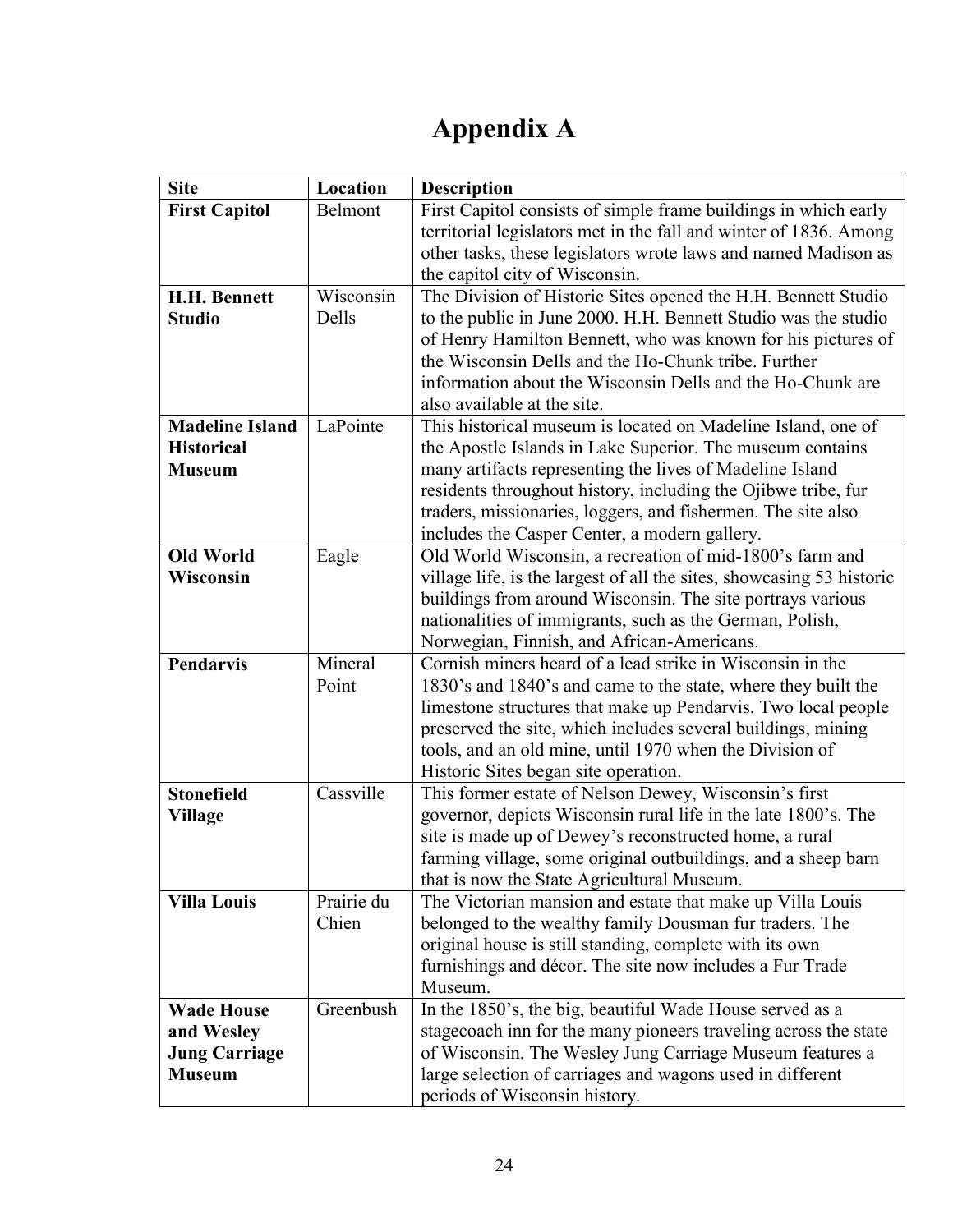## **Appendix B Excerpts from Wisconsin Statues**

#### **44.02 Historical society; duties. The historical society shall:**

- **(1)** Serve as trustee of the state in the preservation and care of all records, both printed and written, and all articles and other materials of historic interest and significance placed in its custody, and interest itself constructively as the agent of the state in the preservation and care of all similar materials wherever they may be.
- **(2)** Collect by gift, exchange or purchase books, periodicals, pamphlets, records, tracts, manuscripts, maps, charts and other papers, artifacts, relics, paintings, photographs and other materials illustrative of the history of this state in particular and of the West generally.

#### **44.4 School services.**

- **(1)** The historical society, as part of its program as an educational institution, shall offer to the schools and teachers in this state all of the following:
	- a. Materials as the society shall prepare or make available to facilitate instruction in the history and civil government of Wisconsin, including curricula, lesson plans, classroom projects, facsimiles of historical materials and other instructional materials for the teaching of state and local history

## **44.2 Historic Sites.**

**(1)** The historical society shall operate and maintain the historic sites known as Stonefiled Village, Pendarvis, Villa Louis, Old Wade House, Madeline Island, Old World Wisconsin, H.H. Bennett Studios and, if the First Capitol state park has been transferred to the historical society under 1993 Wisconsin Act 16, section 9142 (1e), First Capitol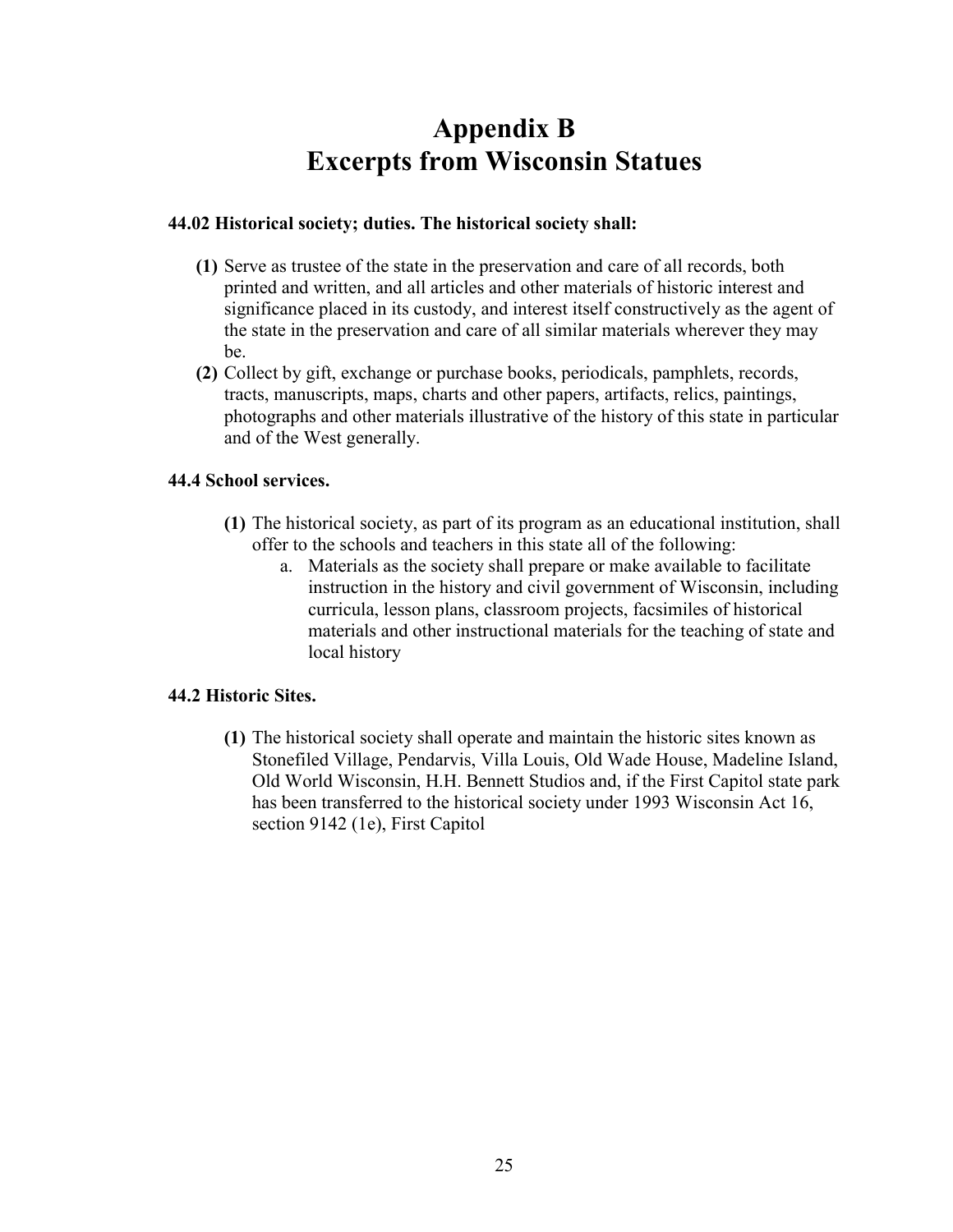#### **References**

- Hackett, John. 2001. Telephone interview with manager of historic sites financial operations, Minnesota Historical Society.
- Museum Management Consultants, Inc. Web page. 2001. http://museummanagement.com
- Nelson, Kirsten. 2000. Toward performance measures: An overview of the purposes, methods and outcomes of historic site interpretation programs. Unpublished paper written for the State Historical Society of Wisconsin. Madison.
- Smalley, Doug. 2001. Telephone interview with accounting director, Ohio Historical Society.
- State Historical Society of Wisconsin. 1999. *1997-1999 Biennial Report*. Madison.
- State Historical Society of Wisconsin website. 2001. Historic Sites. http://www.shsw.wisc.edu/sites/index.asp

Wisconsin Legislative Audit Bureau. 1992. *An evaluation of the historic sites program, State Historical Society*. Madison.